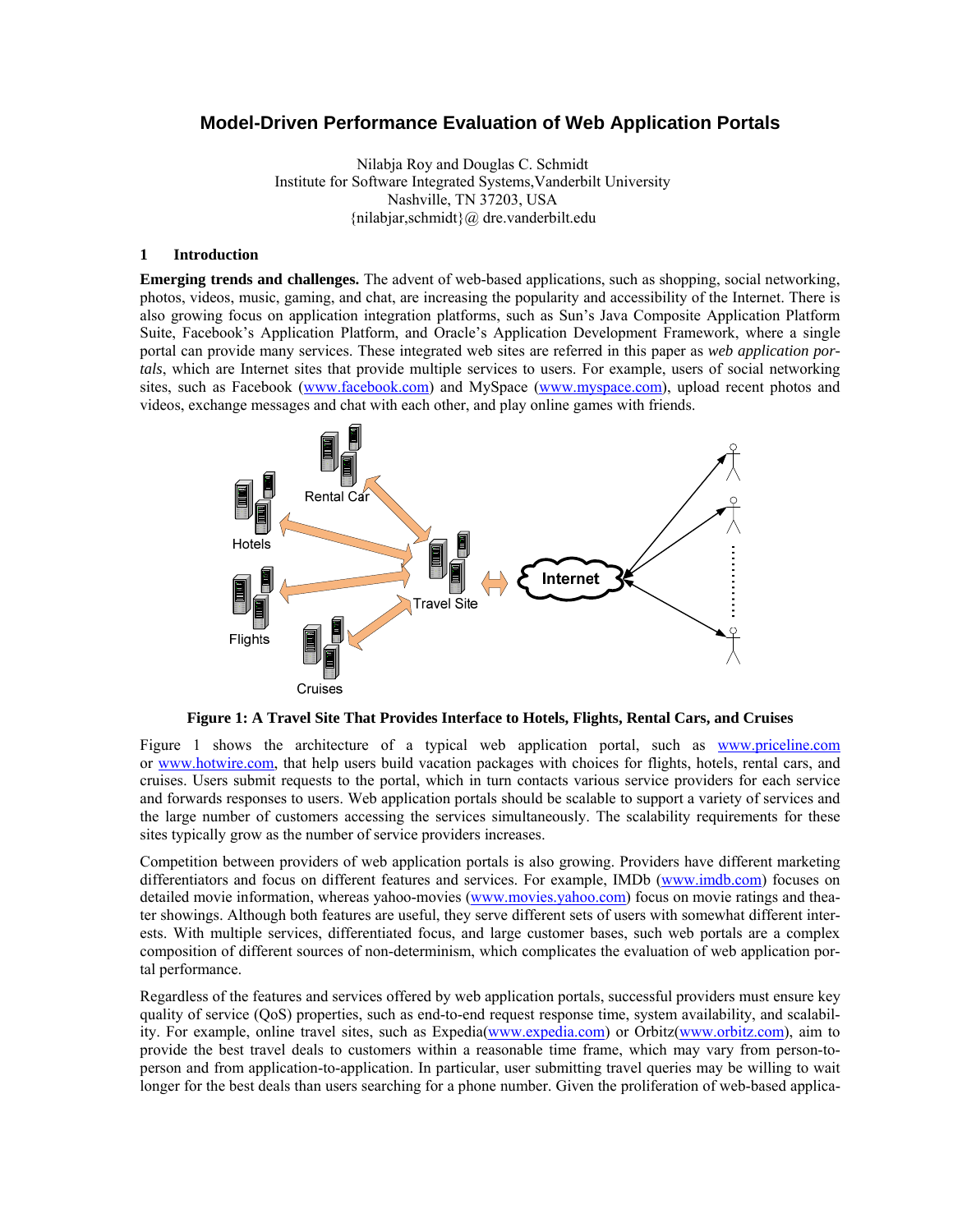tion portals in the Internet, users who are not satisfied with one provider can often switch to alternative providers, which incentivizes providers to enhance the QoS of their web application portals.

To remain viable in today's competitive environment, therefore, developers and administrators of web application portals must address a number of issues, such as (1) what software/hardware architecture will provide the necessary performance at scale, (2) how should the software be modularized, (3) how can applications and systems be configured to ensure high performance, (4) how particular application design performs under certain usage patterns, and (5) how many (and what type) of machines are required to achieve the required performance. Addressing these issues can help developers of web application portals design systems that can provide the required QoS for current and planned usage models.

In many cases, however, web portal application performance is evaluated late in the system lifecycle, i.e., after the software is developed and deployed on the target hardware. At this point, it is hard to correct mistakes in the system design that yield poor performance. What is needed, therefore, are techniques that analyze and predict the performance of web-based applications earlier in the lifecycle and can help guide developers choices of alternative portal designs. These techniques need not provide exact predictions, but they do need to accurately capture general trends and provide quantifiable numbers that enable developers to select the most appropriate alternative designs.

Developers and administrators must address various challenges to ensure that web portal applications meet their QoS requirements. For example, application performance depends on multiple factors, such as the underlying middleware, operating system, third party-tools, and hardware, each of which must be properly understood and quantified. Performance also depends on the hardware used to deploy applications. Developers who deploy applications therefore need techniques and tools that can provide quantifiable numbers to help choose the right configurations. Likewise, administrators need techniques and tools that can provide quantifiable numbers that help choose the right configuration and deployment options.

A common technique for predicting the performance of applications in large-scale systems involves the creation and evaluation of analytical and/or simulation models [5]. Analytical modeling creates a mathematical representation of the system that can predict application performance under various conditions. Simulation modeling creates a representation of the actual system, implementing the model using a simulation package (such as C++Sim), executing the model, and analyzing execution output. Developers of web application portals face the following two challenges, however, when trying to create and evaluate analytical and/or simulation models in their domain:

- The performance of large-scale, multi-tiered web application portals are not accurately predicted using conventional analytic and simulation modeling techniques, such as processor usage measurement, simple queuing modeling, or exponential arrival rates.
- A large gap has historically existed between the performance problems of interest to domain experts and the expression of these problems in conventional performance modeling technologies. For example, admission control policies in web servers and multi-threaded software contention are hard to analyze accurately using conventional queuing theory techniques, such as closed and open models[5].

**Solution approach**  $\rightarrow$  **Model-driven techniques and tools** that can predict web application portal performance accurately and help close the gap between domain-oriented performance problems and conventional performance modeling technologies. Model-driven tools based on the OMG's *Model-Driven Architecture* (MDA) technologies [3] provide a structured process for software development and evaluation based on specifying and transforming *platform-independent models* (PIMs) into *platform-specific models* (PSMs) that capture key performance attributes, such as execution time and processor utilization [1]. The use of model-driven tools enables the refinement of performance models throughout the software development lifecycle to predict performance with greater accuracy<sup>[4]</sup>. Simulation modeling based on several techniques such as queuing networks and colored Petri nets, can also be used to estimate application performance. Emulation-based approaches, such as the CUTS [59] system execution modeling environment, are another way of estimating large-scale application performance.

This book chapter explores current research in the area of analytic and simulation modeling and describes how new techniques (such as regression based modeling and innovative workload prediction) can be used to accurately evaluate and predict web application portal performance. It also discusses how these techniques can be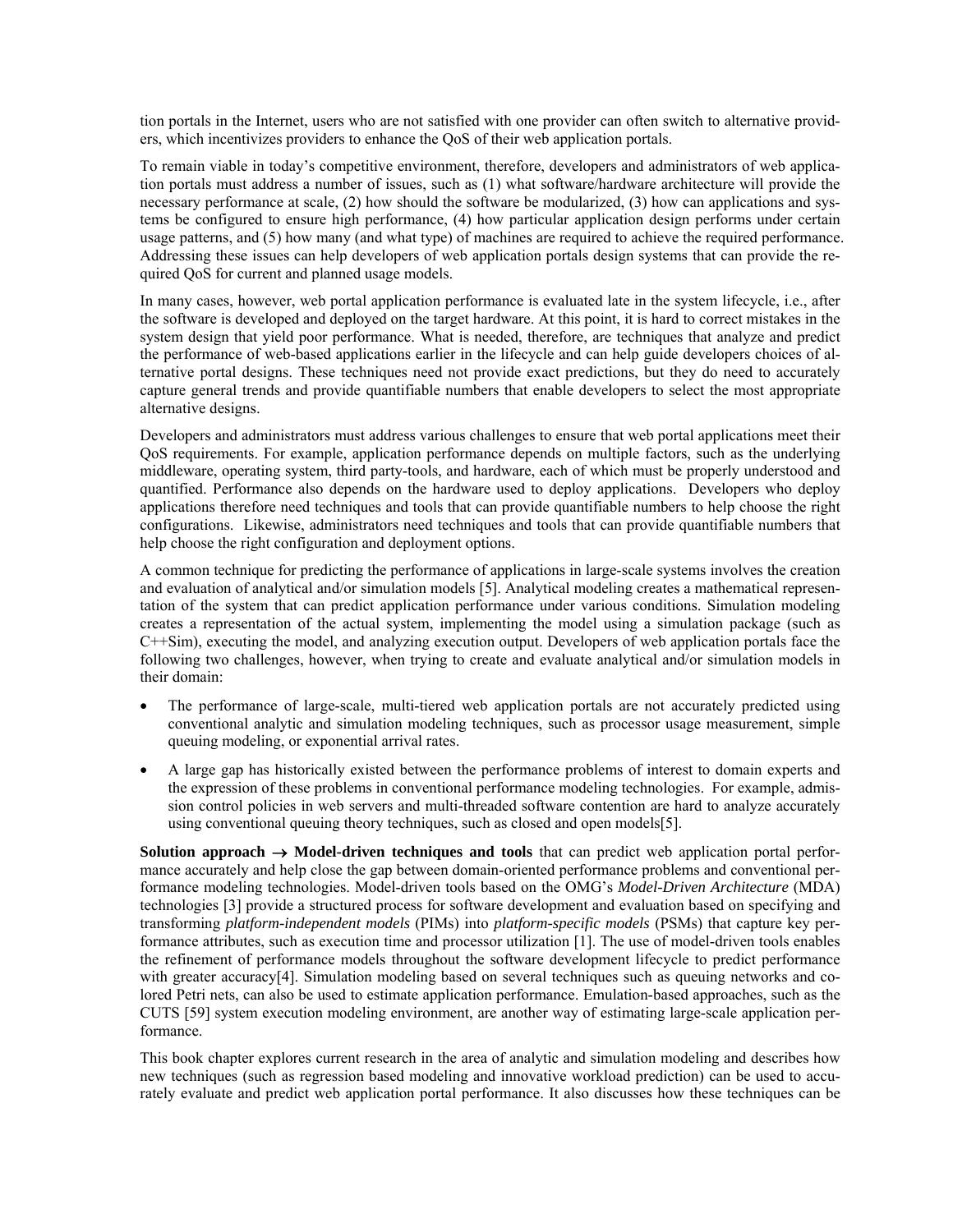combined with model-driven tools and applied to web application portals. These model-driven techniques and tools provide developers and administrators with the flexibility to tune key model parameters to enable detailed sensitivity analysis. For example, the scalability of an admission control policy in a web server can be evaluated by increasing the number of concurrent client requests until the response time reaches a certain upper bound, which accurately estimates application behavior as the number of clients increase.

The chapter covers the general steps to follow when conducting a model-driven performance evaluation, which are shown in Figure 2 and summarized below.



**Figure 2: Model-driven Steps to Improve Web Application Portal Performance** 

*Step 1: Workload modeling*, which models the incoming workload to the system. Workload is affected by various factors, such as time of day, days of a month, and holiday season [6]. Web portal applications have a variety of workload patterns, such as holiday crowd, evening crowd, and lunch time requests, which are hard to characterize. Modeling techniques, such as customer behavior modeling, fitting request data to distributions, correlations, and auto-correlations, can be used to accurately model the modern day workload pattern of a web portal. The initial workload modeling parameters, such as customer behavior modeling can be input as a part of PIM of the MDA process. These parameters can be subsequently transformed into actual values (such as the number of customers) in the PSM.

*Step 2: Profile application and analyze data*, which profiles the individual application components during unit testing. In early stages of an application's lifecycle (e.g., at the PIM level), usage data can be approximated using data for similar components from previous projects, operational experience, or representative workload models. The objective at this point is to build an approximate model of the application's performance, not an exact one. Actual profiled values can later be inserted at the PSM level to provide more accurate model-driven performance evaluation.

*Step 3: Create a performance model,* which can be a simulation model or an analytical model, each of which has their pros and cons. If a system can be modeled using analytic techniques, the result is accurate. In many web portals, however, exact analytic models cannot be built since they involve so many dimensions, such as workload variance, operating system and middleware complexities, database transactions, and network bottleneck. In these cases, approximate models must be built to estimate performance by simplifying many of the concepts outlined above [5]. Another approach is to create a simulation, which may give better results than analytical models, depending upon the number of iterations performed to generate a set of data that represents the distribution functions used to model various random variables. Both simulation and analytical models can be generated from PIM or the PSM level. The models at the PIM level will be approximate, whereas those at the PSM level will be more accurate.

*Step 4: Validate model,* which evaluates both simulation and analytical models against actual application execution traces after the model is built. If there is a large discrepancy, the workload model must be revisited at both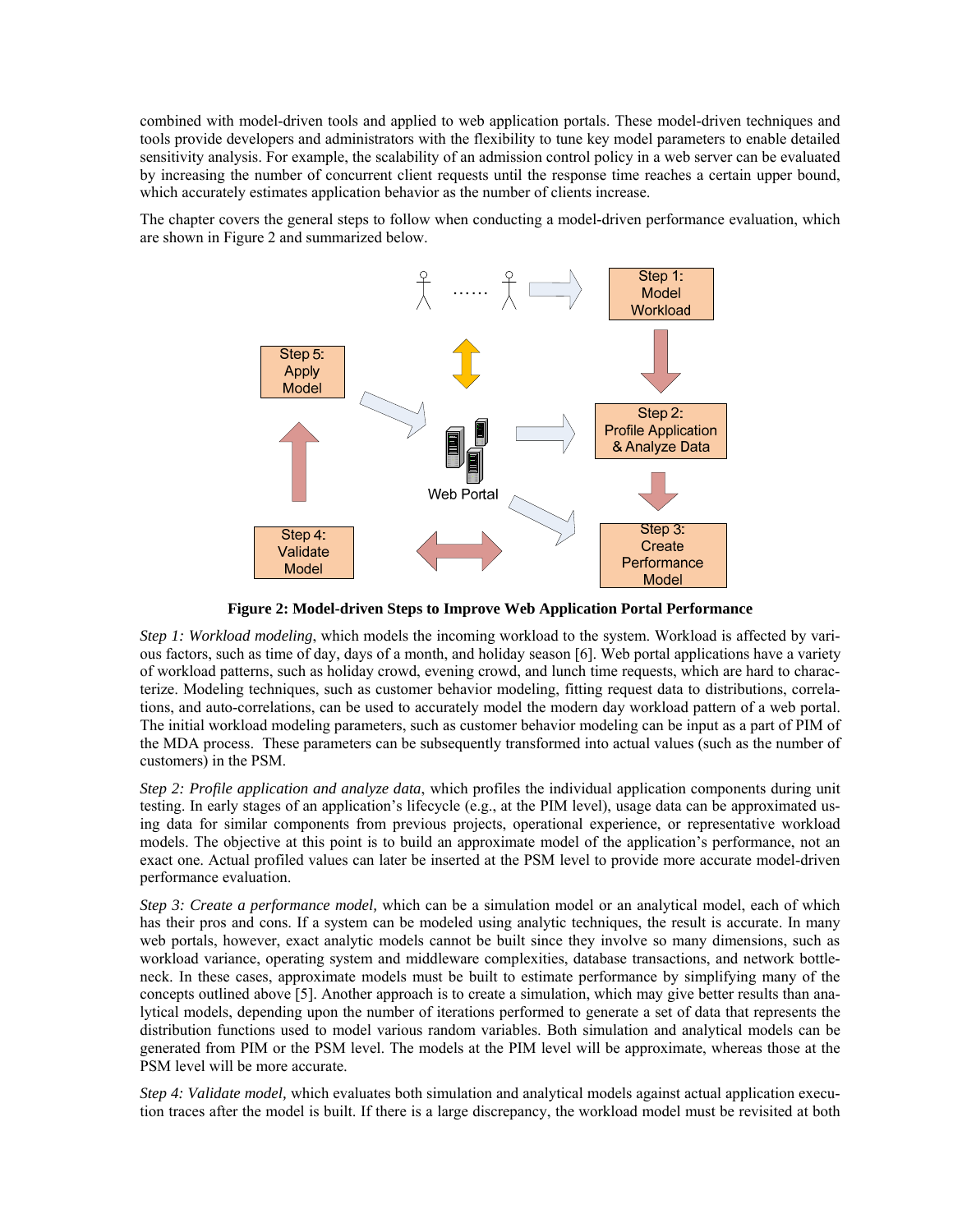the PIM and the PSM level and the earlier steps repeated, as shown in Figure 2. This process is important since a performance model of a web portal must be accurate so that estimations made by it can be used with a high degree of confidence. In particular, system management decisions and planning done using such performance models may not work if the performance model is not accurate.

*Step 5: Apply model,* which can use validated models to help guide application configuration decisions by developers and administrators. For example, various alternative configurations can be evaluated to determine which architectures to choose. This step can be automated as part of a *model interpreter*, which parses the model at the PIM and the PSM level and analyzes it. Administrators can use an interpreter to answer key provisioning and management questions, such as the number of machines to use, the proper way to distribute the components over the machines, and the amount of replication required. System developers want to find out the system bottlenecks for a particular architecture used, as well as compare various architectures to determine which design alternatives best rectify the bottlenecks.

The remainder of this chapter is organized as follows: Section 2 summarizes prior work on applying MDA to evaluate system performance; Section 3 discusses workload modeling in web portals; Section 4 discusses application profiling and data analysis; Section 5 discusses performance modeling techniques, such as queuing network or Petri net models that estimate performance of web application portals; Section 6 demonstrates the application of performance modeling to deploy and configure web application portals; and Section 7 presents concluding remarks.

# **2 Applying MDA to Performance Evaluation**

The OMG MDA (see Sidebar 1) has historically focused on enhancing the software development process and making it more structured and standard. As discussed in Section 1, however, the success of a web portal depends heavily on its ability to meet user performance requirements. Web portal non-functional properties, such as response time, maximum capacity, and bottleneck analysis, must therefore be evaluated in early lifecycle phases (such as software architecture and design) so that major performance defects are not manifest in later phases (e.g., system integration and testing).

**Sidebar 1: Overview of the OMG Model Driven Architecture (MDA).** The OMG has standardized the *Model-Driven Architecture* (MDA) approach to include a three-phase process composed of *Computation Independent Models* (CIMs), *Platform-Independent Models* (PIMs), and *Platform-Specific Models* (PSMs). CIMs model the requirements and the overall functionalities of the application. PIMs model the behavior (e.g., via UML Activity diagrams and Sequence diagrams) and the structure (e.g., UML Component diagrams) of applications that satisfy the requirements modeled in CIM. PIMs can be converted automatically into PSMs that map the behavior and structure of the PIMs onto specific software platforms, such as J2EE or .NET. At the PSM level, the deployment mapping of the various components onto different hardware can also be modeled. If the PSM is modeled in great detail, significant amounts of code can be generated to help automate and simplify the development process.

Although performance analyses will necessarily be approximate during early phases, they can be refined as applications mature. These analyses can therefore be merged along with the stepwise MDA process with performance models built at each level of CIM, PIM, and PSM. With progress in each step of MDA, new information about the software is added to the models. This iterative process also helps to refine the performance models and ensure their accuracy.

Prior work has attempted to convert high-level software architecture models to a corresponding performance models, such as queuing networks or a petri-net models. These models can later be analyzed or simulated to extract performance characteristics. The resulting performance values can then be fed back to architecture models and presented to the users, who can use these values to deploy and configure the application in a better way. The next section discusses recent research in the area of extending MDA for analysis of non-functional aspects such as performance and reliability of a web application portal. The discussion begins by presenting the overall architecture of Non-Functional MDA followed by details of Software Performance MDA.

### **2.1 Non-Functional Model Driven Architecture**

Cortellessa et al. [12] propose a framework that extends the MDA by incorporating performance evaluation at each step of the development process of software applications, such as a web application portal. They introduced Software Performance Model Driven Architecture (SPMDA) in [1] that embeds new models and trans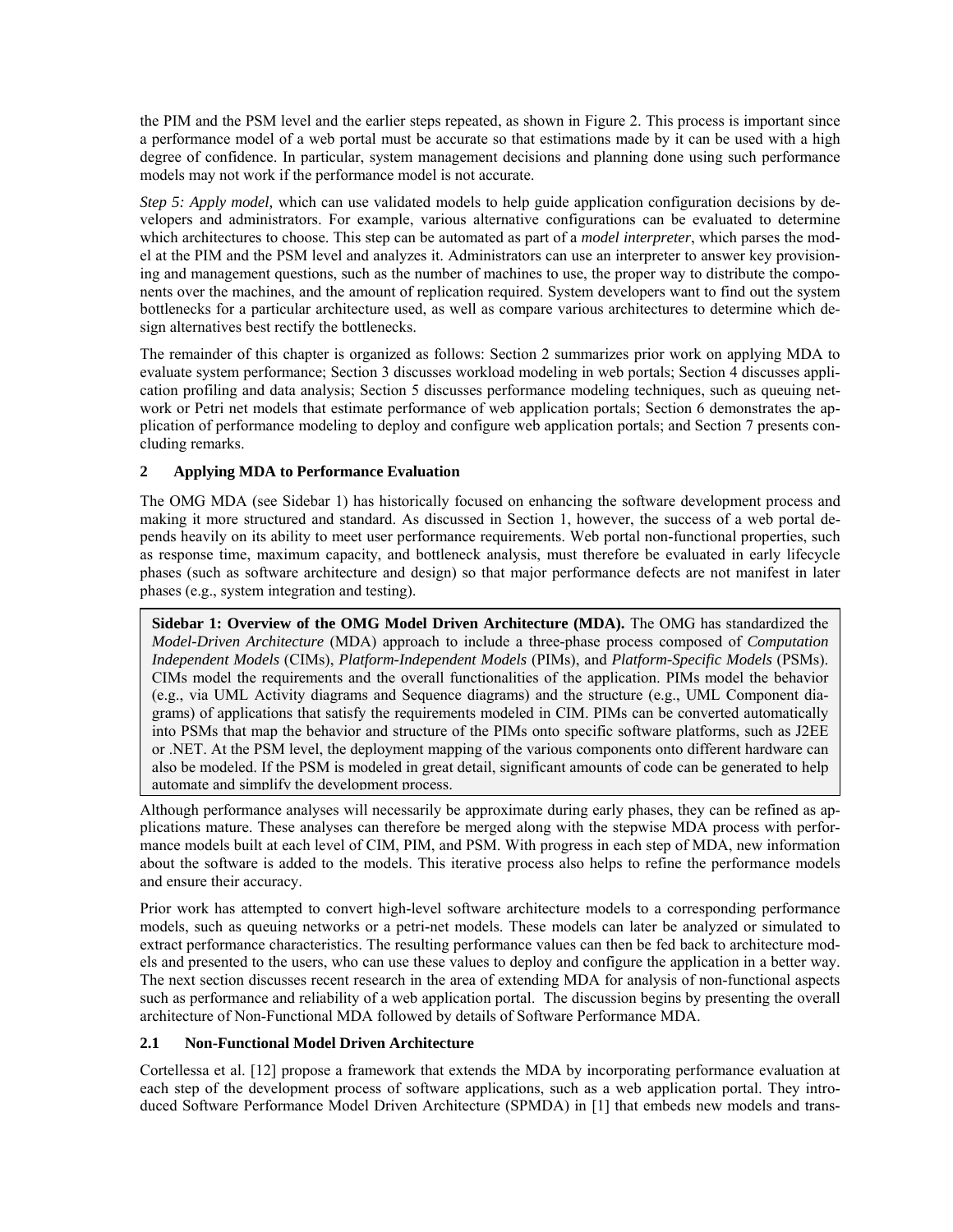formations to facilitate performance validations. SPMDA was later extended to Non-Functional Model Driven Architecture [12] to include other non-functional application characteristics, such as reliability or security. This work shows that platform-independent/specific aspects also occur in non-functional dimensions. Using these models thus enables the analysis of performance or reliability aspects of web application portals within an MDA framework.

Figure 3 shows the overall structure of the Non-Functional MDA framework, which extends MDA by adding a set of models and transformations that consider non-functional application characteristics. In MDA, a model transformation refines a model so it is more detailed. In contrast, Non-Functional MDA defines a horizontal transformation that can convert one model into another model at the same level of detail, but with a different aspect/perspective, such as the following:



**Figure 3: Non Functional MDA Framework (courtesy [12])** 

- A **Computation-Independent Non-Functional Model**, which represents the requirements and constraints related to non-functional aspects, such as performance, reliability, and availability. In MDA, UML Use Case diagrams are often used to present software functional requirements. These diagrams can be annotated with non-functional requirements, such as "response time of a user authentication should be less than 1 sec" or "The availability of the auction site should be 99%".
- A **Platform-Independent Non-Functional Model**, which represents the application logic of the system and includes an estimate of the amount of resources that a system requires. The PIM consists of the structural and behavioral aspects of the application. For example, it can contain a UML Component diagram that lists all the classes/components(structure) in the web application portal or the UML Sequence diagram containing the sequence of operations (behavior) to satisfy each use case involving the classes/components.
- A **Platform-Specific Non-Functional Model**, which merges the structural and behavioral aspects of the model with the actual platform used to deploy the application. In MDA, a platform is typically middleware, such as J2EE or .NET, used to deploy the application. In the non-functional context, however, the underlying hardware characteristics may also be used to measure actual resource usage values, such as CPU usage for each transaction.

The following are examples of transformations defined by the Non Functional MDA framework shown in Figure 3:

- **MDA Transformations** are the default transformations prescribed by MDA consisting of transformations from CIM to PIM and then to PSM.
- **NF-MDA Transformations** are horizontal transformations that transform the MDA models so the nonfunctional performance aspects can be analyzed. This transformation occurs in a two-step process: (1) the model is annotated with additional data, such as workload details, and (2) the annotated model is then transformed into a form suitable for analyzing non-functional characteristics, such as response times of each service. In this transformation, input is also taken from the upper level model in the non-functional models. For example, the Platform Independent Non-Functional Model is generated largely from PIM, but also uses input from Computation-Independent Non-Functional Model.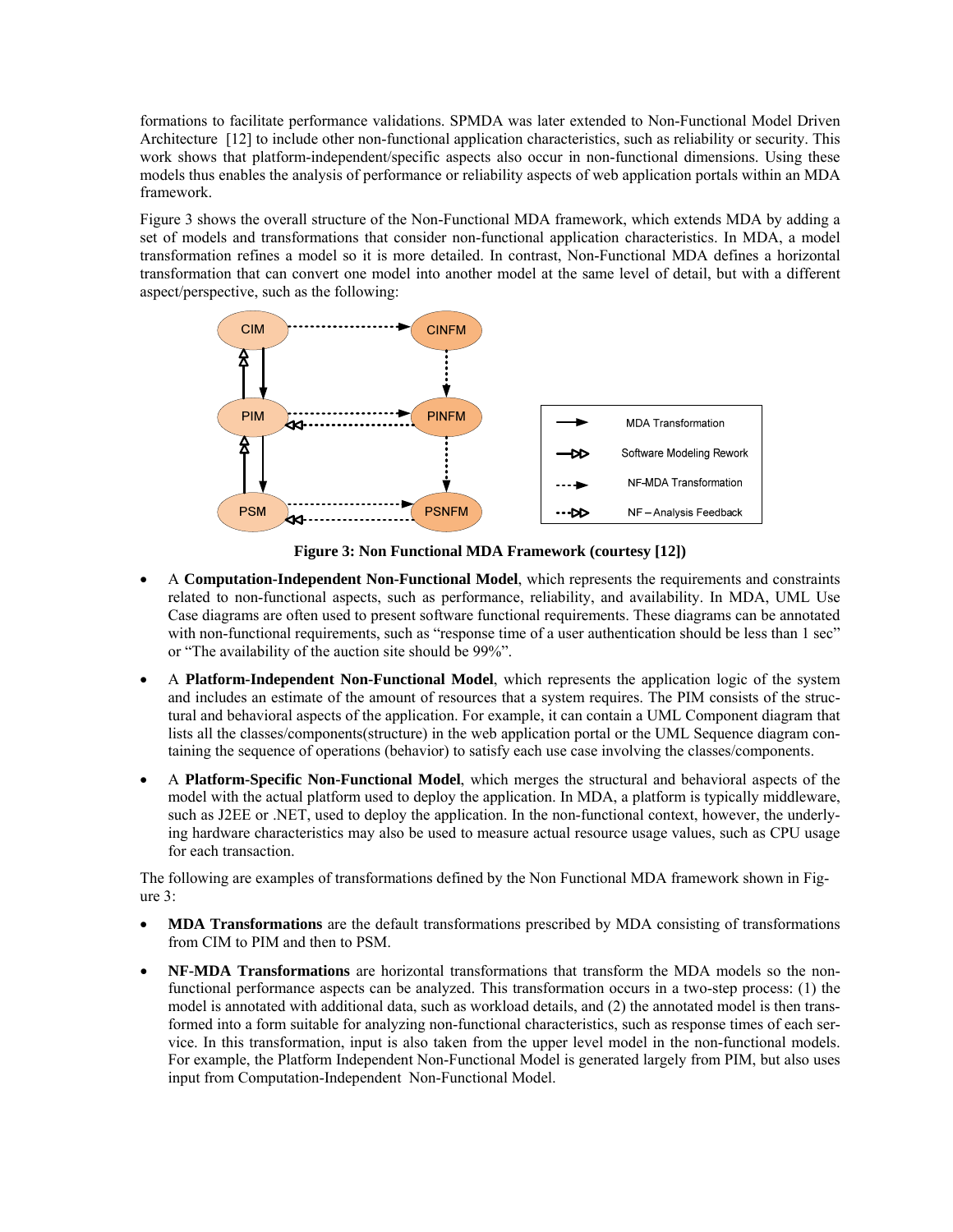- **NF-Analysis Feedback** is the result of non-functional analysis passed back to the original MDA models. These results depend upon the phase at which the analysis is conducted. Analysis at the PIM level can only provide upper or lower bounds of non-functional parameters or overloaded components, whereas analysis at the PSM level can provide more accurate analysis results.
- **Software Modeling Rework** is the transformation that occurs as a result of the analysis. For example, the analysis could point out flaws in the original system design. To address these flaws, it may be necessary to change the application design, e.g., redesign component interaction to avoid bottlenecks. There may also be cases where the PIM and CIPM are affected due to some analysis results given by Platform Specific Non-Functional Model.

Figure 4 shows the instances of the Non Functional MDA framework in the various non-functional areas, such as performance, reliability, and safety. In Figure 4 the models on the left are the performance models generated out of the MDA models CIM, PIM and PSM. On the right are the models which estimate reliability of the system.



**Figure 4: Different Instances of the Non Functional MDA Framework** 

# **2.2 Performance Modeling in Model Driven Architecture**

As shown above, the Non Functional MDA framework can be used to model and evaluate non-functional parameters of software, including application performance. Below, we describe the performance aspects of Non Functional MDA that are composed of the Computation Independent Performance Modeling, Platform Independent Performance Modeling and the Platform Specific Performance Modeling.

# **2.2.1 Computation Independent Performance Modeling (CIPM)**

The CIPM expresses application performance requirements, which could be produced from a *service level agreement* (SLA) between clients and application developers. For example, an SLA of a web application portal, such as eBay, could state that the response time for creating an auction should not be more that 1 sec with a workload of a maximum of 1,000 users. These types of requirements should be annotated onto software application models so the performance models can check to see if developed applications satisfy their requirements. Most research [1,12,9,10] proposes adding these requirements onto UML Use Case diagram. Workload details, such as incoming data rate, type of user behavior (e.g., streaming requests or interactive requests) can also be added at this stage. Some examples of workload characterization are shown in Figure 5.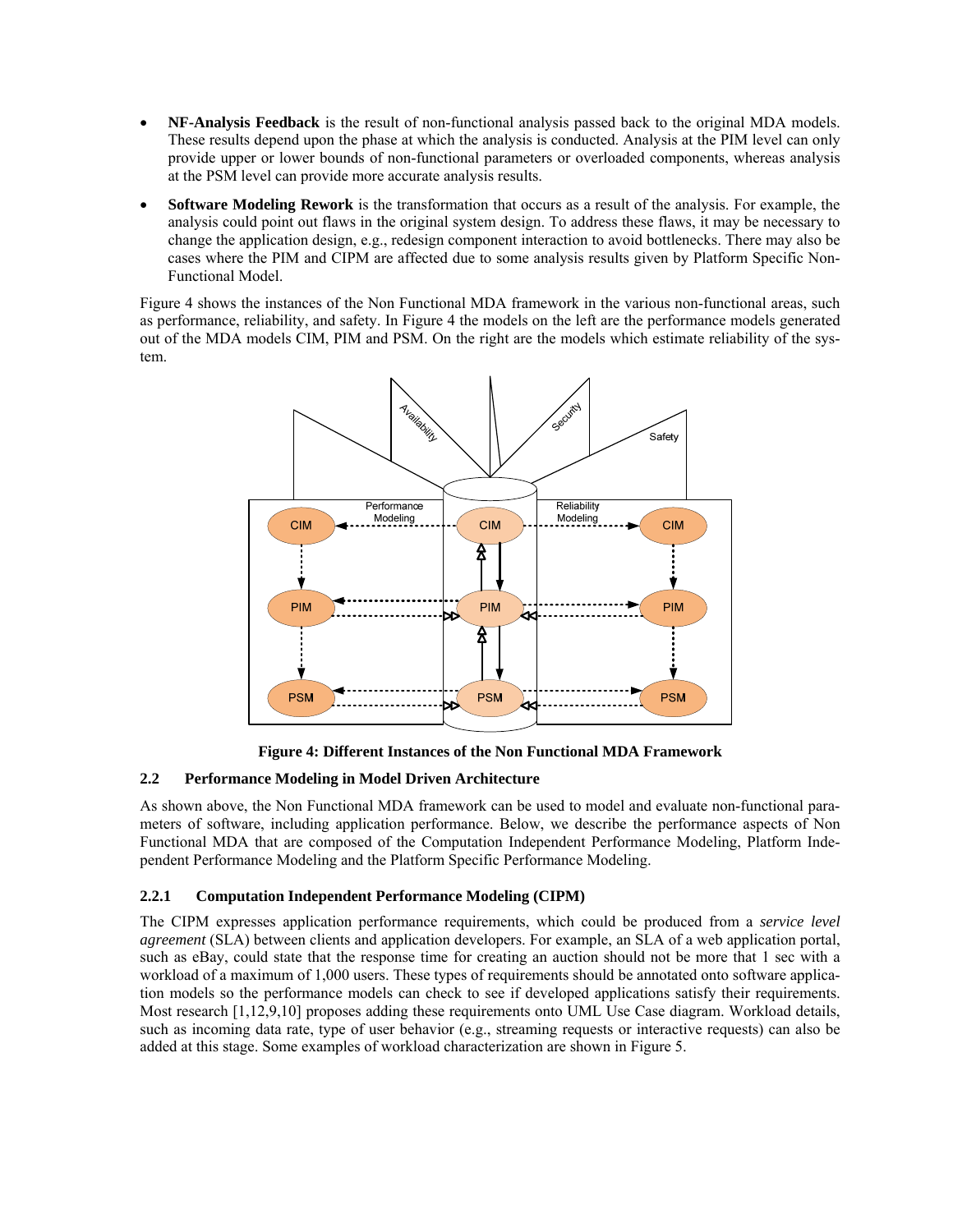

(a) Performance Requirement of Different Services (b) Characterizing Incoming Load

## **Figure 5: Use Case Diagram Annotated with Workload and Performance Requirement**

Figure 5(a) shows an annotation on the Use Case diagram of a web portal that provides two services. Service 1 has a response time upper bound of 1 sec with a customer population of 200, where Service 2 has a response time upper bound of 2 secs with a customer population of 100. Figure 5(b) presents additional details about the incoming workload data. The following types of workloads—*open workload* and *closed workload*—are represented by two users based on the UML profile for schedulability, performance, and time specification [45]:

- The <<PAOpenLoad>> stereotype signifies an *open workload* that has a stream of requests arriving at a given rate in some predetermined pattern, such as Poisson arrivals. In the open workload for the use case "Play Video," the tag PAOccurence [11] expresses that the request rate is unbounded, i.e., there is a continuous stream of requests, the arrival pattern follows an exponential distribution and the mean inter-arrival time is 8 time units.
- The <<PAClosedLoad>> stereotype describes a *closed workload* that has a fixed number of active users or jobs that cycle between submitting requests and spending an external delay period (also known as "think time") outside the system between the end of one response and the next request. In the closed workload for the use case "Update Client," a fixed number of users each send requests; when the response comes each client spends some time "thinking" before sending the next request. Here the tag *PAPopulation* gives the number of fixed users and *PAextDelay* gives the external delay, which is exponentially distributed with a mean of 10 time units.

# **2.2.2 Platform Independent Performance Modeling (PIPM)**

The PIPM is derived from the PIM that consists of the application structural and behavioral models. The PIPM contains the classes and objects that are the building blocks of the application and the interaction between them to satisfy the use cases given in the CIM. At this point, an estimation of the service demand for each function of a component is made. For example, a search for a particular item in an auction site could involve N high-level statements, which in turn could involve K database calls and M remote calls.

From previous historical data, average resource demands for database read and write calls and remote calls can be used to estimate the service demand for the function. The accuracy of this estimate depends upon the hardware used in historical data. Since the current environment might use completely different hardware set, these performance measures cannot be used to compare against actual system performance, but they can (1) approximate the upper and lower bounds of system performance, (2) identify likely system bottlenecks, and (3) compare performance tradeoffs between different application design alternatives, such as using thread pools versus thread-per-client.

The process of transforming a PIM to a PIPM consists of two steps. First, the PIM models are annotated to include performance characteristics, such as service demands. Second, the annotated models are converted into a form that can be analyzed to identify initial performance results. Below we show how PIM models are annotated with performance parameters.

**Annotation of the PIM with Performance Data.** In [1,12] a PIM is represented by UML Component diagrams and Sequence diagrams. Both the diagrams are annotated with performance data as shown below:

• **Component diagrams**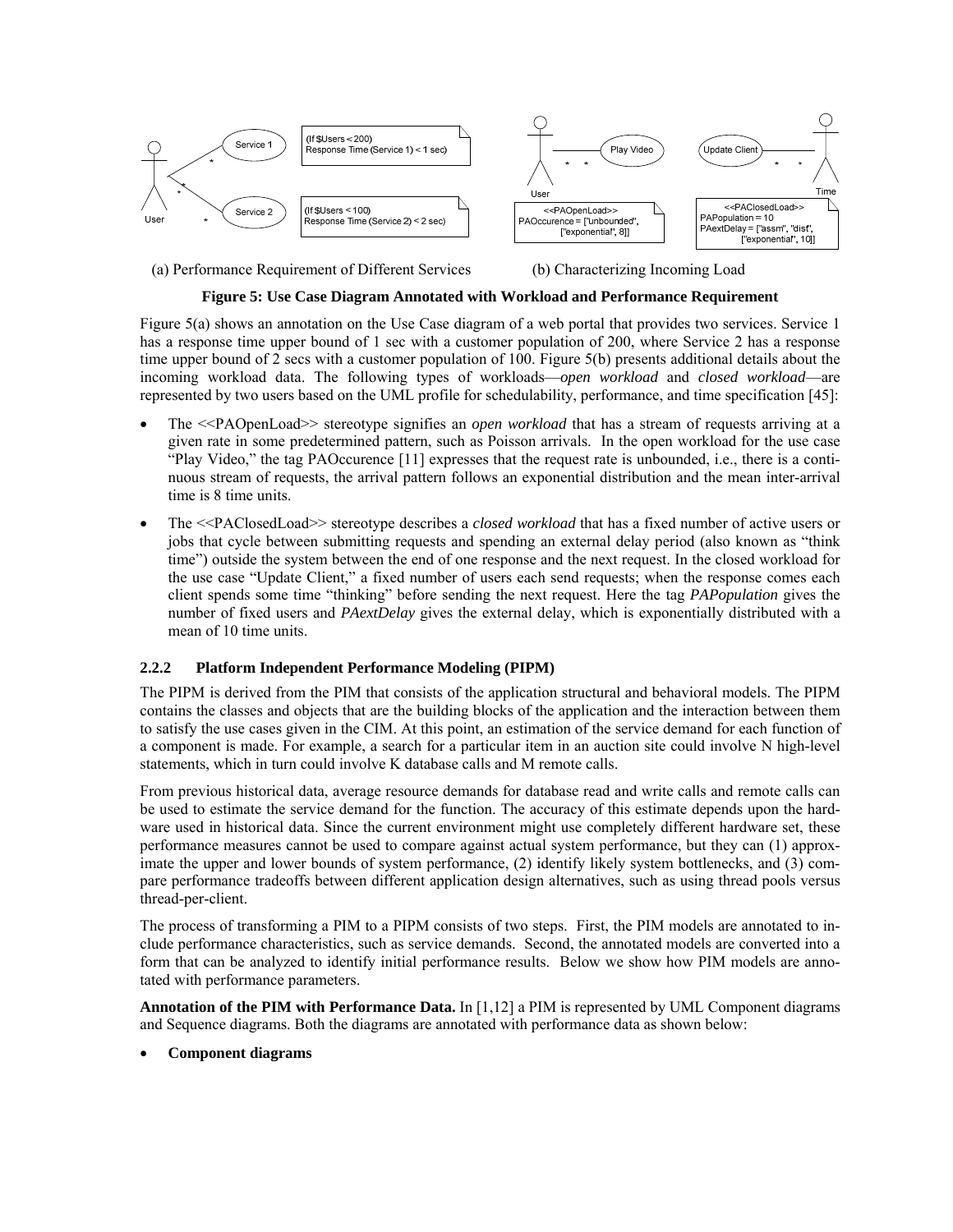Component diagrams are mainly annotated with two types of information, (i) functions provided by a component are annotated with its estimated Service Demand and (ii) scheduling policy on pending service requests for each component.



**Figure 6: Component diagram Annotated with Service Demands and Scheduling Policy** 

Figure 6 shows how a component diagram is annotated with service demand and scheduling policy using the UML profile for Schedulability, Performance, and Time [11]. In the Component diagram each component is annotated by means of the <<PAhost>> stereotype, which indicates the scheduling policy of the software components (note that in the figure all components have FIFO scheduling policy). Each provided service is annotated with <<PAstep>> stereotype to indicate the service demand (i.e., PAdemand tag value) that the service requires. The service demand is expressed in number of high-level operations that represent a measure of the complexity of the steps the component must execute to provide the required service. For example, op1 service provided by Comp2 has an associated service demand equal to four high-level operations, which means that Comp2 executes four high-level operations to provide op1.

#### • **Sequence diagram**

The sequence diagrams are annotated with two types of information: (1) probabilities over the branching points, and (2) average number of loop iterations.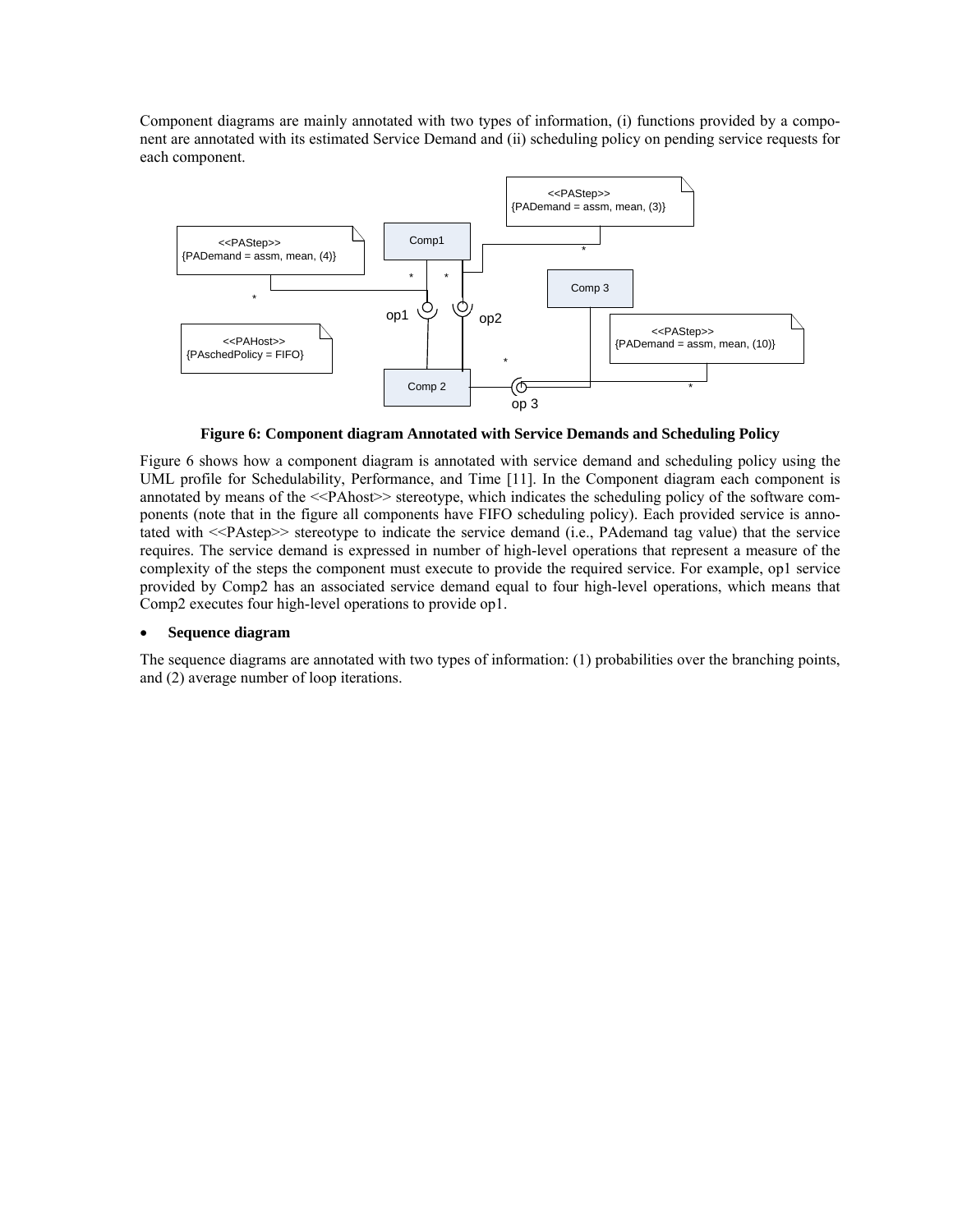

**Figure 7: Sequence Diagram Annotated with Branching Probabilities and Loop Iterations** 

The same  $\leq$ PAstep>> stereotype is also used in the Sequence diagram to annotate branching probabilities to various paths in the system behaviors (i.e., PAprob tag value) under the constraint that the sum of the probabilities of all alternatives must equal to 1. In the Sequence diagram of Figure 7 there are two alternatives annotated with parametric probabilities (i.e.,  $$P1$  and 1- $$P1$ , respectively) whose sum is always 1. Finally, the Sequence diagram shown in Figure 7 is also annotated with the <<PAclosedLoad>> stereotype that describes the arrival process of the requests.

**Conversion of annotated PIM to Execution Graph.** The PIPM is represented by an Execution Graph [60,2], which is a flow graph that models the software dynamics. The building blocks in an Execution Graph are  $(1)$ basic nodes that model sequential operations, (2) fork and join nodes that model concurrency, (3) loop nodes that model iterative constructs, (4) branching nodes that model alternative paths, and (5) composite nodes that model separately specified macro-steps. In addition to the software dynamics, an Execution Graph attaches a demand vector to each basic node to model the resources needed to execute the corresponding operation.<sup>[1](#page-8-0)</sup> Each element of the demand vector represents a high-level metric, such as screen operation or message sending [60].

An estimated amount of each metric can be attached to any basic block in the Execution Graph. An Execution Graph is therefore a platform-independent performance model which is not bound to any platform. The results of an Execution Graph provide an intuitive estimate of application performance. The annotated PIM (i.e., the Use Case and Sequence diagrams) is transformed into an Execution Graph via the following steps:

<span id="page-8-0"></span><sup>&</sup>lt;sup>1</sup> At this level in the hierarchy the amount of resources needed cannot be specified by classical measures (such as CPU time and disk accesses) since no real platform has been associated with the application at the PIM phase.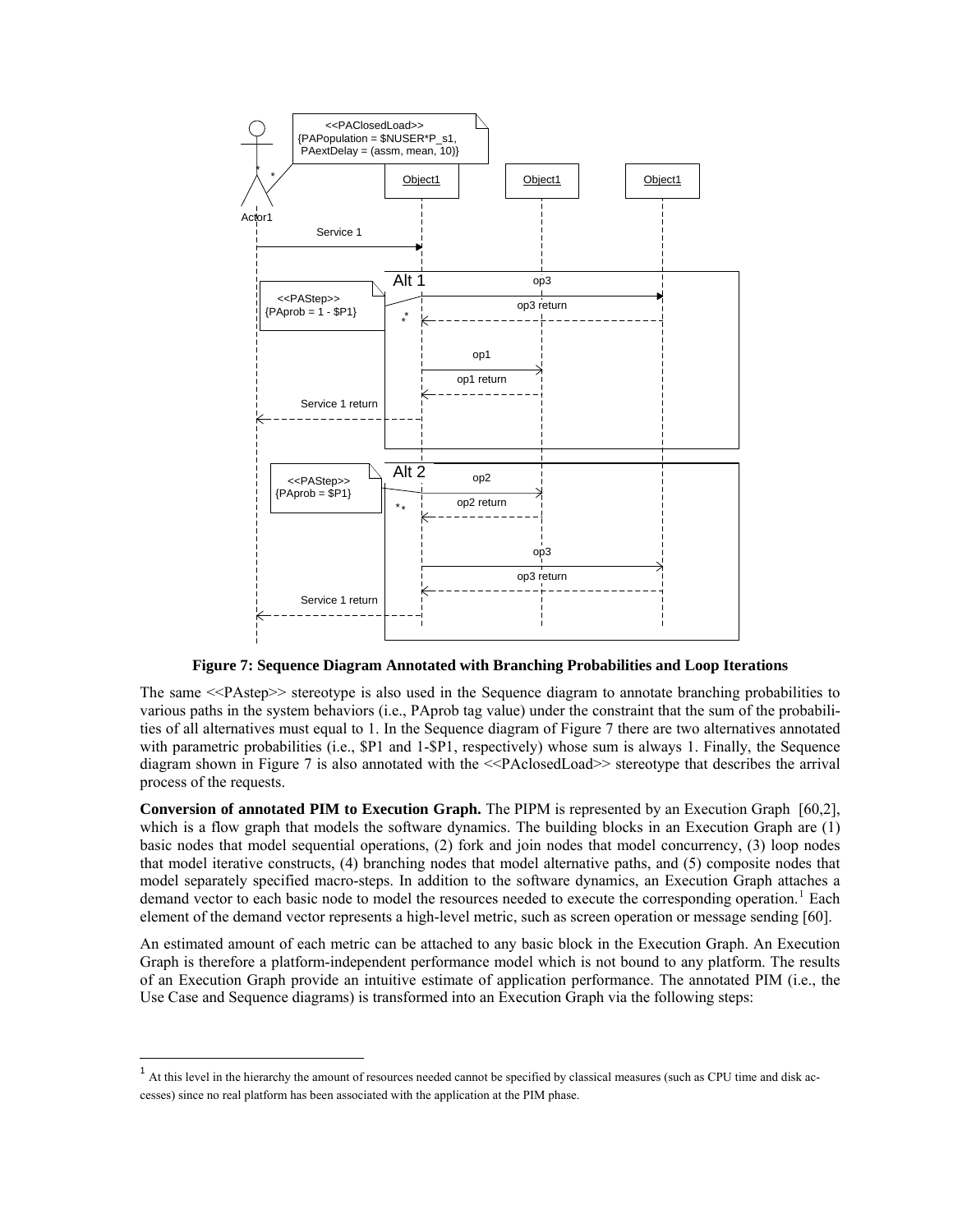- 1. Probabilities on a Use Case diagram are combined to compute the probability of each use case to occur. This also represents the probability that the corresponding Sequence diagram is executed.
- 2. An Execution Graph is built for each Sequence diagram by visiting the diagram and piecewise translating each fragment encountered in an Execution Graph specific pattern.
- 3. Execution Graph patterns are then combined following the structure of the Sequence diagram. During the visit, the performance annotations are used to build demand vectors attached to Execution Graph basic blocks.
- 4. Finally, all Execution Graphs are combined into a single graph that starts with a branching node, where each Execution Graph represents an alternative path. The probabilities over the outgoing paths correspond to the ones present in the Use Case diagram.

The tool supporting the modeling of Execution Graphs (i.e., SPEED [41]) allows standalone and worst-case analysis of an Execution Graph. SPEED is software performance engineering tool that automatically transforms high level architecture diagrams, such as UML activity diagrams, into detailed performance models based on queuing networks. These models can be solved and performance estimates can be produced. Typical performance estimates include end-to-end response times and device utilization. Obviously, the validity of the analysis depends on the estimates of model parameters.

#### **2.2.3 Platform Specific Performance Model (PSPM)**

As described above, in the PIM the structural and behavioral models are mapped onto a platform, such as J2EE or .NET. This PIM must be enriched with hardware-specific details, such as CPU speed and network latency, to enable the computation of performance characteristics, such as response time, throughput, and resource utilizations. UML Deployment diagrams can be used to include the hardware details for a particular installation, including the computers and the network. These diagrams can be annotated with hardware details that can later be converted into performance models [11].



**Figure 8 : Deployment Diagram of an Online Video Server** 

Figure 8 shows a deployment diagram with three resources (Client, Video Server, and the Network) and annotated with hardware performance details. The nodes are annotated with the <<PAHost>> stereotype defined in the OMG's Schedulability, Performance, and Time specification. The scheduling policy can be specified with the PAschedPolicy tag: we consider the tag values for "FIFO", "LIFO" and "PS" (Processor Sharing) scheduling policies. The PArate tag specifies the relative speed of the processor. The deployment diagram in Figure 8 can be combined with the PSM and used to generate a performance model, such as a Queuing Network or a Petri Net shown in Figure 9. This figure shows a queuing network that models the client terminals, network, and the video server. This performance model then can be used to evaluate the performance of the web portal application using either an analytical or a simulation method.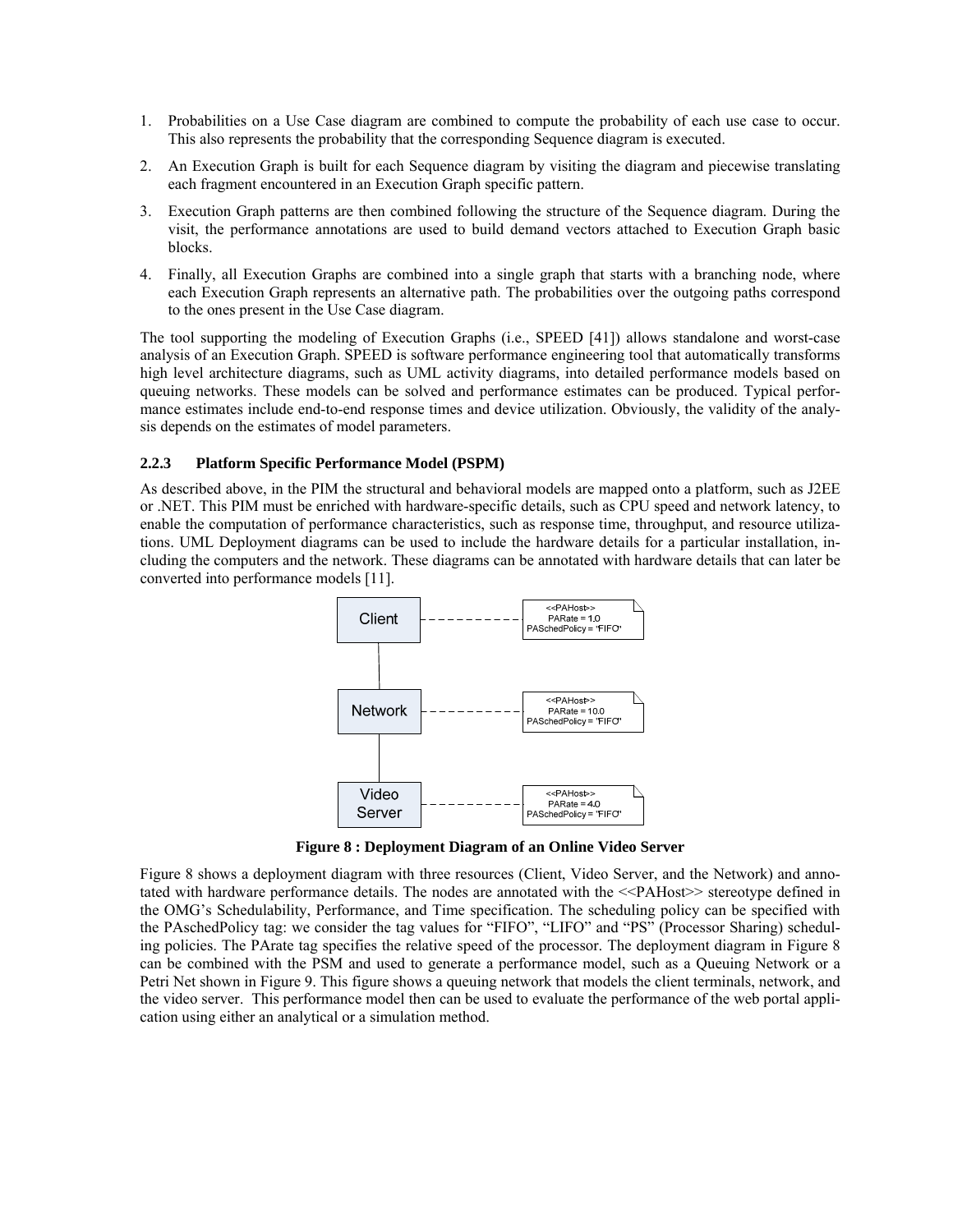

#### **Figure 9: Queuing Network Model of a Video Server generated from Deployment Diagram and PSM**

In [11] a queuing network model is created with multiple service centers and different classes. Each service center represents the resources in the deployment diagram. If there are different workloads, each workload is represented by a job class. Performance measures, such as resource utilizations, response time and queue lengths on each service center can be computed using the queuing network model and be interpreted within the PSM. The utilization and queue length of a service center is actually the utilization and the mean number of waiting requests for a resource in the PSM. The response time of each job class in the queuing network is the response time of the corresponding workload in the PSM.

At this point, a performance model based on simulation can also be built from the PSM, as described in [13, 14] where the tool UML-PSI is used to develop a discreet event simulation model from the annotated UML diagrams. UML-PSI uses the annotated UML models as described above to develop a C++ program that simulates the software system. The UML diagrams are converted into a XMI format that is then used to develop the simulation model.

The workload details in UML-PSI are extracted from Use Case diagrams. Activity or Sequence diagrams provide the actions performed by the software. The hardware details are extracted from Deployment diagrams. The program is run using user-supplied inputs, such as simulation time and confidence intervals. The results are then inserted into a XMI document that is used to populate the UML diagrams with tags, such as PArespTime. This annotated model can be used by software architects and developers to ensure performance goals are met.

### **2.2.4 Model Transformations**

As mentioned in Section 2.1.2 the MDA models must be transformed into performance models that can be used to estimate application performance. We now describe various transformations that can be used.

**ATLAS Transformation Language-based Model Transformation**. The ATLAS Transformation Language (ATL) is a model transformation language developed by University of Nantes and INRIA [15]. ATLAS defines both a metamodel and a textual concrete syntax. An ATL transformation program is composed of rules that define how the elements of a source model are matched and navigated to create and initialize the elements of the target model. ATL can be used to automate the model transformations required at each stage of the MDA process when an MDA model is transformed into the corresponding performance model. The source and the target models in such cases will be UML metamodels [40].

At the stage where a PSM is converted to a PSPM, a Queuing Network or Petri Net metamodel (such as PMIFextended metamodel[15]) can be used. A method of using ATL is shown in [15] to perform the model transformations at each stage in the software lifecycle. The Sap-One tool [1] is used to showcase the ATL capabilities. First, the UML diagrams (e.g., annotated UML Use Case, Component and Sequence diagrams) are pruned of any elements not used for the transformation. The diagrams are then annotated with the MDA stereotypes and tags. These diagrams are then converted into the queuing network model that is composed of Nodes, Arcs, Workload, and ServiceRequest elements. A Node is a server and contains a queue that consists of the jobs waiting to use the server. The Arcs connect the Nodes. A Workload represents a collection of jobs with similar characteristics, such as resource requirement and incoming rate.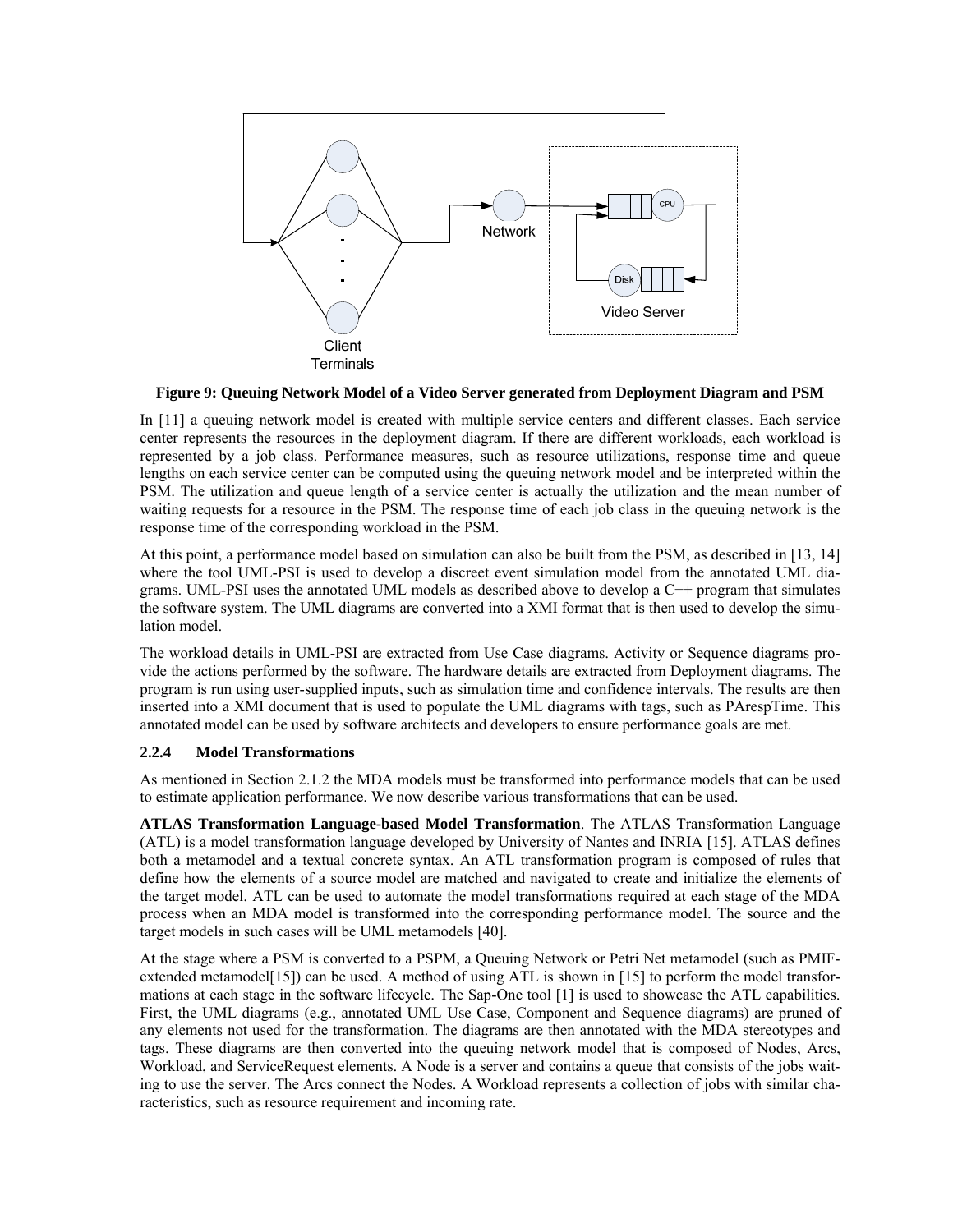#### **3 Workload Modeling (Step 1 from Figure 2)**

This section describes the various factors affecting the workload of a web application portal, including demand for various services, sequence of service invocations, and roles played by customers. It also describes the methods and strategies that have been proposed in recent research to characterize those factors and produce workload models. These workload models can then be used the evaluate web application portal performance.

The workload modeling process starts from live traces of the system that contains logs of incoming user requests to the system. The traces represent actual workload and may potentially contain a substantial amount of data. Since processing such a large amount of data for performance evaluation is often unrealistic it may be necessary to find some inherent patterns in the data. This pattern can then be represented through the use of probabilistic models and statistical distributions.

The models should be generic enough so they can be used for a wide set of performance evaluations. For example a web application portal, such as an auction site like ebay, can have a number of different types of users, such as casual browsers, sellers, buyers, bidders, and reviewers. Users will likely invoke different services on the portal in different sequences, depending upon their objectives. By studying the observed log of user behaviors, it is possible to characterize the sequence of activities of a particular type of user.

|               |   |      | home browse browse cat | browse_reg |        |        |        |        | br_cat_reg Srch_it_cat Srch_it_reg view_items Probabilities |
|---------------|---|------|------------------------|------------|--------|--------|--------|--------|-------------------------------------------------------------|
|               |   |      |                        |            |        |        |        |        |                                                             |
| home          | 0 | 0.01 | 0.0025                 | 0.0025     | 0.0025 | 0.0025 | 0.0025 | 0.0025 | 0.0026                                                      |
| browse        |   |      | 0.0075                 | 0.0075     | 0.0075 | 0.0075 | 0.0075 | 0.0075 | 0.01                                                        |
| browse cat    |   | 0.7  |                        |            |        |        |        |        | 0.007                                                       |
| browse_reg    | 0 | 0.29 |                        |            |        |        |        |        | 0.0029                                                      |
| br_cat_reg    | 0 | 0    |                        | 0.99       |        |        |        | 0      | 0.0029                                                      |
| Srch it cat   | 0 |      | 0.99                   |            |        | 0.44   |        | 0.74   | 0.3343                                                      |
| Srch_it_reg   |   |      |                        |            | 0.99   |        | 0.44   |        | 0.1371                                                      |
| view items    |   |      |                        |            |        | 0.55   |        |        | 0.2436                                                      |
| vu_usr_info   |   |      |                        |            |        |        |        | 0.15   | 0.0747                                                      |
| vu bid hst    | 0 | 0    |                        |            |        |        |        | 0.1    | 0.0386                                                      |
| view_items_re | 0 |      |                        |            |        |        | 0.55   |        | 0.0999                                                      |

#### **Table 1: Transition Probabilities Between Different Services**

Table 1 shows a possible set of transitions of a user doing simple browsing. It also contains the probability of a browsing user invoking a particular service after another. The row and the column headings consist of the various available services. Element  $x_{i,j}$  is the entry in the ith row and the jth column and represents the probability of invoking the ith row service after invoking the jth column service. For example, consider the entry  $X_{57}$  which is equal to 0.99, which conveys that a typical user invokes "Search it reg", 99% of the times after invoking ""Browse Cat Reg". Such a set of transition can be estimated from the observed logs. In this manner, the behavioral patterns of different categories of users can be understood.

A technique called *Customer Behavior Modeling Graph* (CBMG) is presented in [6]. This technique represents user behavior patterns in the form of probabilistic models. Figure 10 shows such a diagram of a typical user moving from one web page to the other. The figure consists of a set of states and transitions. The states are connected through transitions. Each state represents a web page or service provided by the application. The transition from each state to another has a probability associated with it.

As shown in Figure 10, a user viewing the "Browse" web page can navigate to the "Browse Regions" page with a probability of 0.3 and to the "Browse Category" page with a probability of 0.7. Similarly a user in "Search Items" can "View Item" with 0.55 chance or go back to the "Browse Category" page. These probabilistic models can be solved using standard techniques [30]. Recent work [30, 58] on web application portal performance modeling and designing has applied these techniques to model the behavior of typical users. Moreover, the use of formal techniques to solving such models appears in [30]. After solving the models, the percentage of user calls for a particular service can be estimated and used with either simulation or analytical models to evaluate the performance of web portal applications.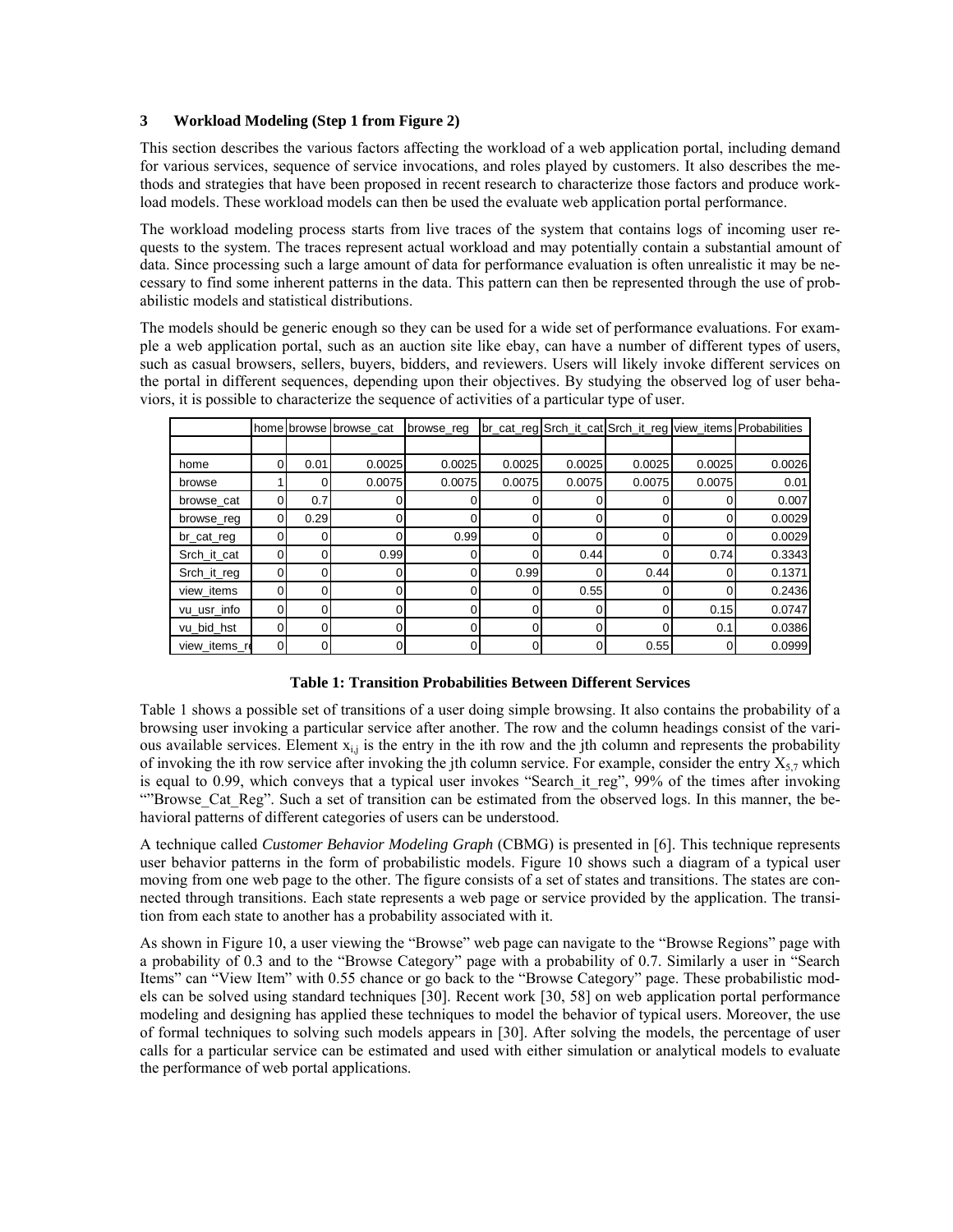

**Figure 10: Customer Behavior Modeling Graph of a Typical User** 

The user behavior patterns described above can be represented in a standard way by extending the MDA Use Case diagrams.



**Figure 11: A typical user with probabilities for accessing each service** 

Figure 11 shows the annotation of the Use Case diagram with a typical user and probabilities for each use case. Here the user plays a typical role such as bidder or seller in an auction site. Each type of user will have a different probability of accessing the web application portal. For example, a bidder could enter 35% of the time, a seller 20% of the time, and a casual browser entering 45% of the time. After users enter, they have different probabilities of accessing each service. For example, in Figure A, the user has a 75% probability of invoking Service 1 and 25% probability of invoking Service 2. This probability value can be used to assign the chance to invoke a particular use case and its corresponding Activity diagram or Sequence diagram. These steps are defined formally in [16] with a system with m types of users and n use cases. Let  $p_i$  (I = 1, ..., m) be the probability of the ith user accessing the system with  $\sum_{i=1}^{m} p_i = 1$ .  $P_{i,j}$  is the probability that the i<sup>th</sup> user makes use of the j<sup>th</sup> use case with j = 1, …, n and  $\sum_{j=1}^{n} P_{ij} = 1$ . The probability of a sequence diagram x being invoked is thus  $P(x) =$  $\sum_{i=1}^{m} p_i * P_{ix}$ . The probability values of P(x) are used to estimate the workload for each type of Sequence diagram.

#### **4 Profile Application and Analyze Data (Step 2 from Figure 2)**

Application profiling is used to determine the resource requirements of each component in the web portal application, including the CPU time required for each user bid on an item or disk time required for each user login authentication. This profiling can be done while unit testing the component. It is important that measurements are performed accurately and the data are interpreted properly to minimize errors. A key challenge in profiling is not introducing unnecessary/excessive overhead while measuring performance since this could skew the results. This section describes various methods of application profiling, along with statistical techniques to accurately interpret the profiled data.

#### **4.1 Profile Application**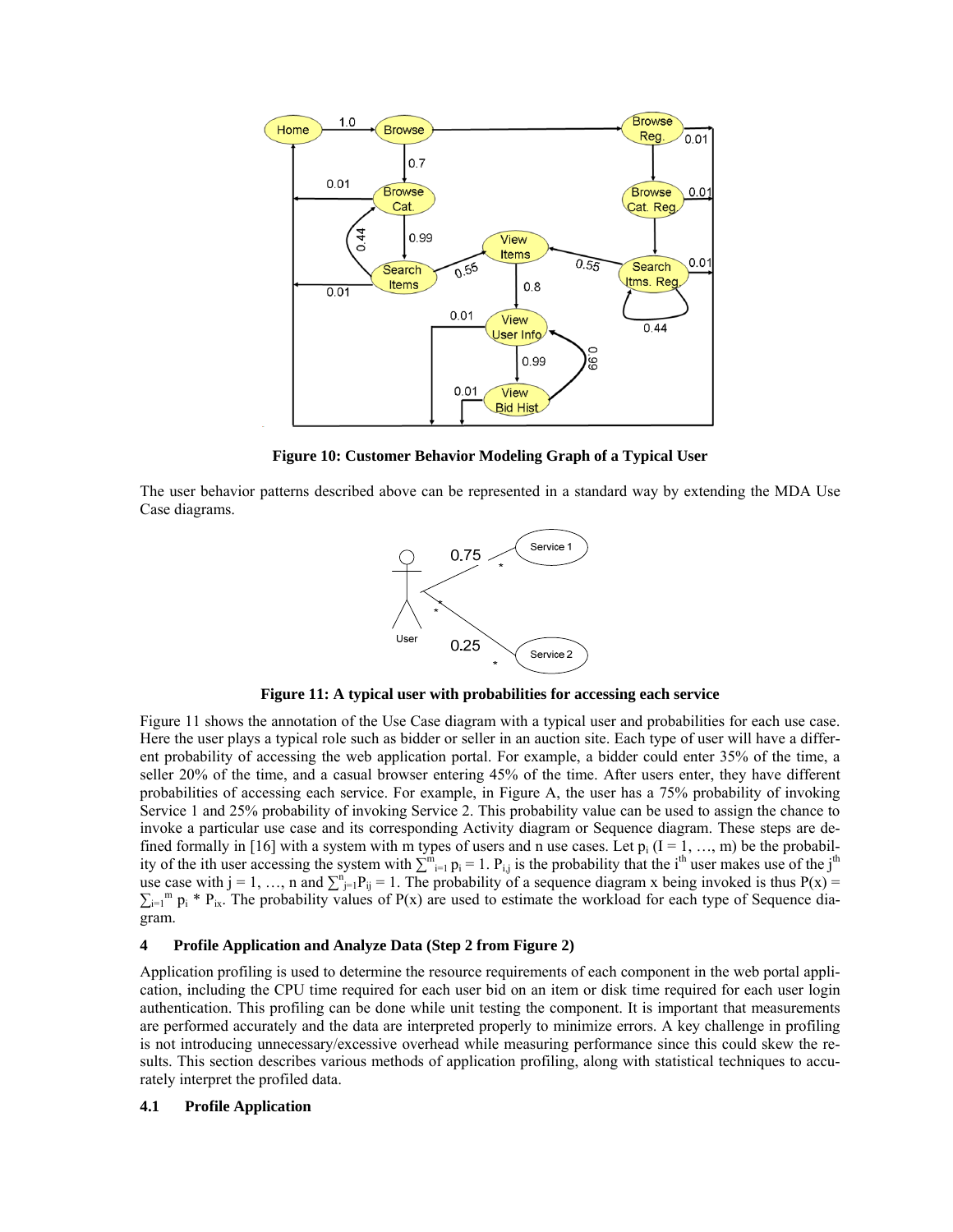In previous work [18] we conducted an extensive survey of common profiling techniques to capture multithreaded behavior in applications. Many of these techniques can also be used to extract more general information, such as resource usage like processor cycles and size of various queues, such as the tcp accept queue. The various categories we used to classify profiling techniques include:

- **Compiler-based instrumentation**. This type of instrumentation can be done at various places, such as:
	- o *Source code instrumentation*, which could be done by manually inserting tracing code into the source code or using aspect-oriented techniques, such as AspectC++ [44]. The advantage with source code instrumentation is the ease of tracing application-specific events, such as start and end of a transaction.
	- o *Static binary Code instrumentation*, which is done by many profiling tools, such as GNU gprof. Other tools, such as DynaInst [19,46], insert tracing code to binaries. The advantage of static binary code instrumentation is that the original source is not needed or affected.
	- o *Dynamic binary code instrumentation*, which is done while the application is running [19, 47]. The advantage with dynamic binary code instrumentation is the ability to enable/disable tracing when required. Moreover, the source code is not affected and applications need not be stopped/restarted.
- **Operating system and middleware profiling**. Applications rely on operating systems and middleware for various services, such as thread management, file system usage, and remote calls. Profiling probes can therefore be inserted in to the operating system to capture traces and distributed message passing can be traced using middleware, as follows:
	- o *Inserting probes into operating system services*. Operating system and middleware libraries can be instrumented to intercept application calls to system services[48]. One problem with this approach is that it can be hard to relate the calls to application-specific events, such as the start/end of a session or transaction.
	- o *Operating system performance counters*. Operating systems and middleware often store data related to running applications, including processor utilization, memory usage, cache misses, and network utilization [49]. This data could be correlated with running applications.
	- o *Distributed system monitoring*, which captures message traces between distributed components to help developers understand the behavior of the complete application [50]. These traces can be recorded by instrumenting stubs and skeletons generated for each component and used to generate distributed call graphs.
- **Virtual machine profiling**. Applications are increasingly run in virtual machine environments, such as the *Java Virtual Machine* (JVM) or the Microsoft .NET *Common Language Runtime* (CLR). Having tracing enabled within a JVM or CLR instances help record application behavior, as follows:
	- o *Virtual machine sampling* inspects the program counter and call stack of the VM at periodic intervals to detect which application methods are executing [51]. This sampling can also be performed after a certain number of bytecodes execute.
	- o *Profiling via VM hooks*, where virtual machines like JVM and CLR provide hooks to insert application profiling [52]. These hooks can detect the entry/exit of methods and record trace information.
	- o *Bytecode instrumentation*, which involves rewriting bytecode to insert profiling code within the application logic [53]. This approach generally has less overhead than profiling via VM hooks or direct source code instrumentation and can be done at compile-time, load-time, or at run-time.
	- o *Aspect-oriented techniques*, which can be used to instrument bytecode of applications [54]. Aspectoriented tools accept advice written in high-level languages and insert the corresponding bytecode at the desired point in an application.
- **Hardware-based profiling**. Hardware profiling is often used in safety-critical systems since it is faster, and more accurate. It has minimum overhead and is thus useful for certain types of system behavior, such as recording memory cache hits/misses, though detecting events at the application level is often infeasible. Examples of hardware-based profilers include the following: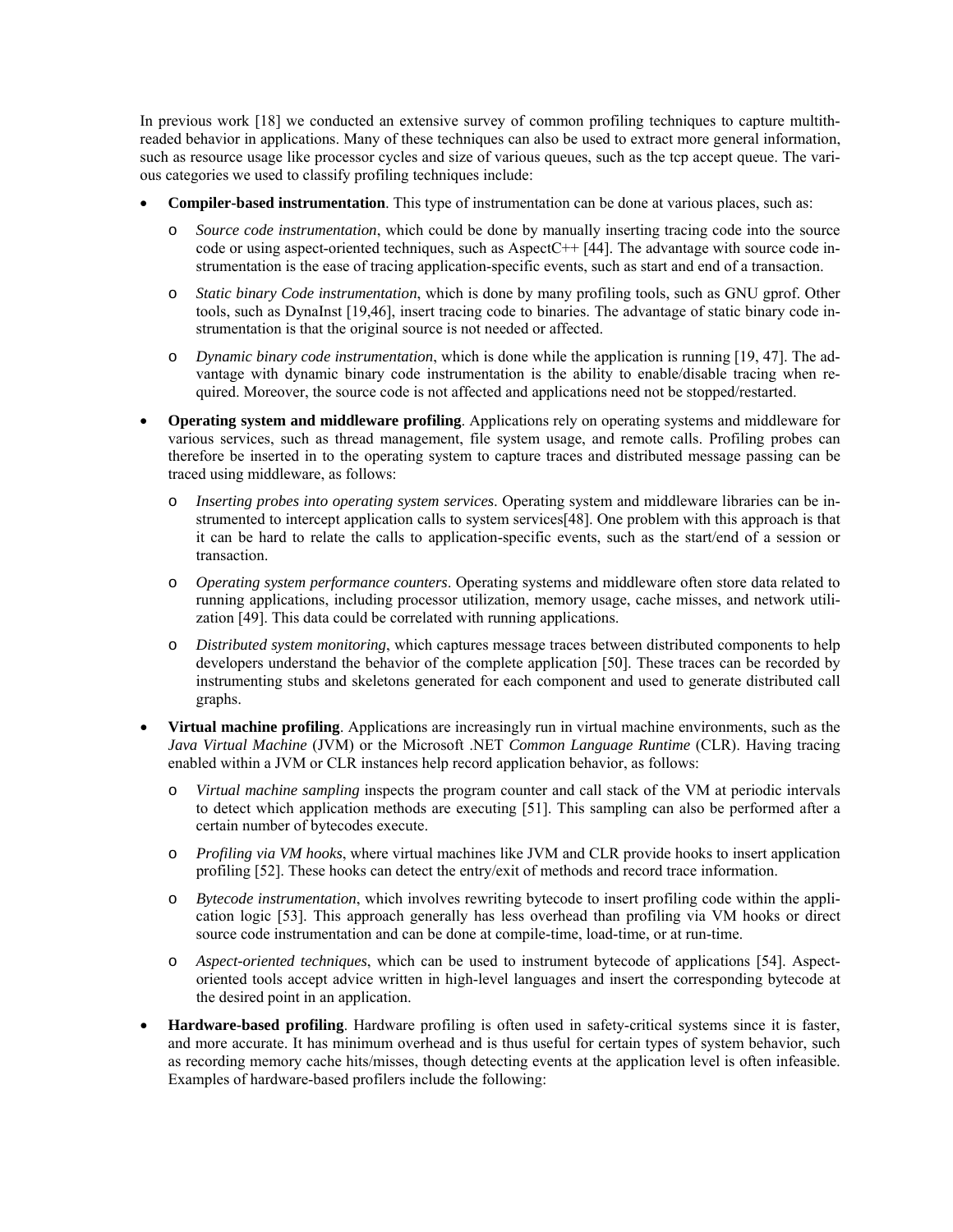- o *On-chip performance counters*, which are specialized circuits added to most microprocessors to collect events and measure execution timing [55]. Higher-level APIs are used to access these performance counters.
- o *On-chip debugging interfaces*. Additional debugging information (such as the active process id, program tracing, and breakpointing on specified instructions) at the hardware level is provided by *In Circuit Emulators* (ICE) [56]. Many modern microprocessors provide explicit support of ICE.

## **4.2 Analyze Data**

Section 4.1 gave a range of methods that can be used to profile applications. The best method(s) to select often depend on application-specific details (such as sources of non-determinism and amount of variability and the profiling intent (such as for run-time control or static time benchmarks. Whatever the method of profiling, however, the data gathered from the profiling must be analyzed properly to accurately evaluate application performance.

# **4.2.1 Non-Determinism in application performance**

Two instances of the same operation may not produce similar timing characteristics due to sources of nondeterminism [17], such as

- **Memory allocation**, which is due to the selection of the virtual addresses for the code and data of the process and the assignment of the physical pages to back the allocated virtual addresses. This assignment is often different for each instance of the process, which can cause different distributions of cache hits and misses. A different number of cache hits/miss will also result in changes in operation execution times [17].
- **Code compilation**, which is due to compilers using random name-mangling for symbols that can cause linkers to place the symbols in different orders and different memory addresses in object files. It also causes the execution time of operations to change.
- **System events**, which can cause changes in the performance of software programs. For example, hardware or software interrupts can occur randomly during the execution of software applications.
- **Thread scheduling**, which applications can use to handle multiple workloads concurrently. Different systems may run different thread schedules, thereby causing their execution time to vary.

Applications running in managed environments, such as JVMs or the CLR, also have sources of non-determinism [20], including:

- **JIT compilation**. Some virtual machines use timer-based compilation and optimizations that may cause different runs of the same program to have different execution times.
- **Garbage collection**. Managed environments collect unused memory (garbage) periodically during application run-time. The instant at which garbage collection runs can affect application determinism.

# **4.2.2 Statistical Methods to Interpret Measured Data**

Due to the sources of non-determinism present in the experimental setup, the performance measurement of applications often has errors. To minimize/remedy the impact of these errors, rigorous statistical methods are needed [20][21] to extract the correct data from the measured data. The general steps to follow are:

- 1. **Measure the variable multiple times**. Prevalent methods [20][21] advise that variables of interest should be measured a number of times within a run and also across multiple runs of the process to prune away the effects of non-determinism within the application. Multiple measurements can be used in off-line benchmarks, but is impractical for run-time monitoring since corrective decisions might be needed after observing a single sample and there might not be the time to wait for multiple measurements. During initial benchmarking (e.g., during pre-deloyment), multiple measurements can be performed across multiple runs to identify the distribution of the variable. During on-line monitoring, however, there cannot be multiple runs since that would entail the stopping and restarting of the whole application.
- 2. **Use sample mean and variance to characterize the variable**. According to the Central Limit Theory [39], the average and variance of the total sample population are often good estimates of the actual mean and variance of the distribution. Central Limit Theory states that for large number of samples (typically  $>$  30), the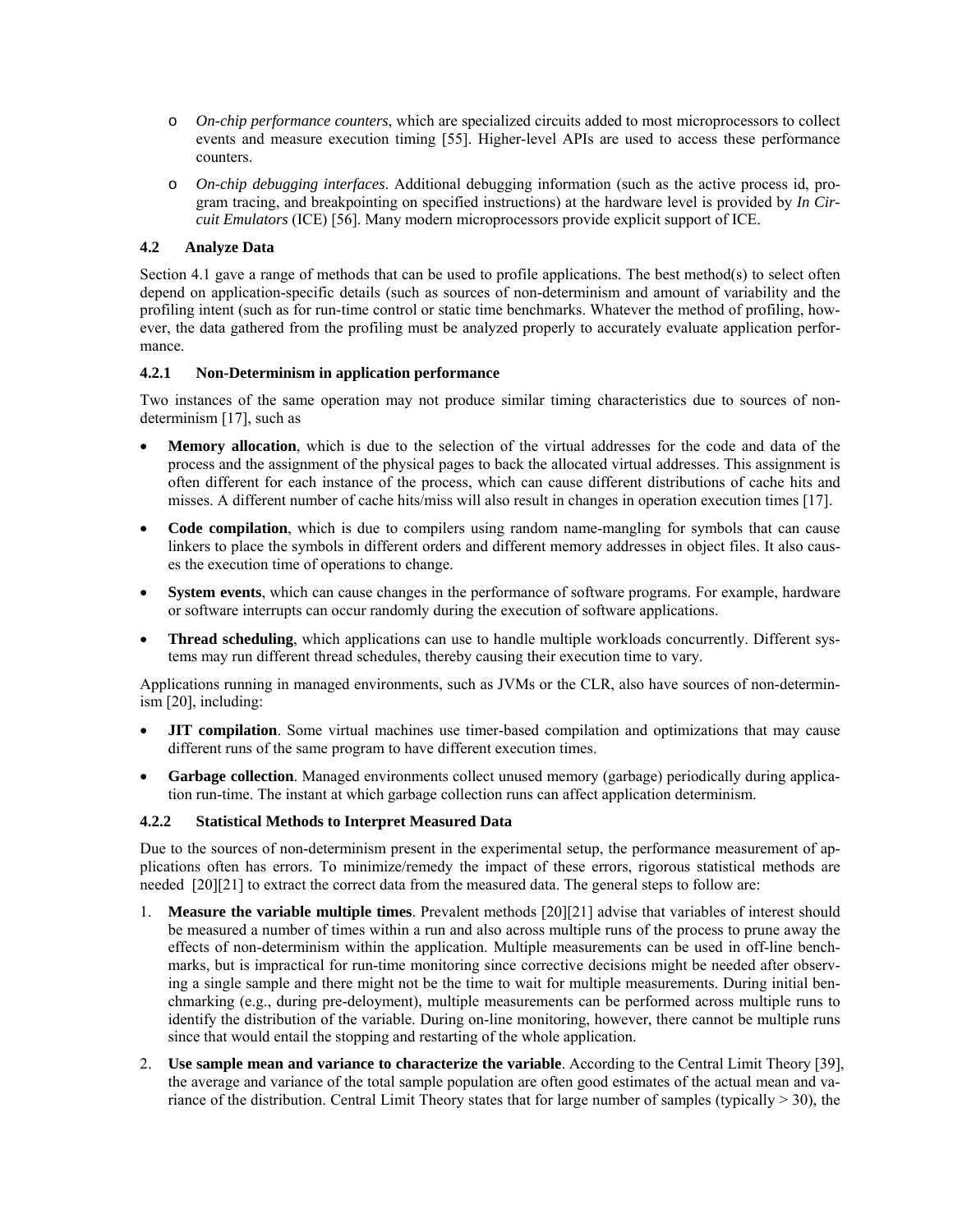sample average is approximately normally distributed with mean equal to the population mean and standard deviation equal to  $\sigma/\nu n$ , where n is the number of samples and  $\sigma$  is the standard deviation of the population.

- 3. **Use confidence intervals with given confidence level**. Since the sample mean just estimates the actual mean of the random variable, there should be an interval around the mean value that has a given probability of containing the actual mean. In general, the higher the probability, the shorter is the interval. A confidence interval of 99% will thus be shorter than a confidence interval of 90%. The confidence interval is equally spread around the mean and has a value  $c=2z_{1-\alpha/2}$  \*s/ $\sqrt{n}$ , where s is the sample variance and  $z_{1-\alpha/2}$  is typically located from a pre-computed table.
- 4. **Eliminate the influence of outliers by using median**. A process for removing the influence of outliers on the final estimated mean is given by [17]. Here the data for each run is sampled to create n sub-selections. The average for each of these is calculated,  $M<sub>i</sub>$ . The median of these n averages are then used to represent the entire run. This process is performed for each run and the result of the benchmark is  $M = 1/m\sum_{i=1}^{n}M_i$ . The variance for each run is also calculated similarly by generating subsets and calculating the median of the variances of all the subsets in the runs.
- 5. **Use of confidence intervals for comparison**. While evaluating application performance, it is important to compare the estimated variables against each other. Due to the inherent non-determinism present in the calculation of the variables, however, it is erroneous to simply compare the estimated values of the variables. It is therefore important to compare the confidence intervals of the two values. If the confidence intervals do not overlap then it can be concluded with a given probability (equal to the used confidence level) that the two values differ from each other. Otherwise, it cannot be concluded that there is a change in performance. The ratio of the difference between the two estimations can be used to estimate the quantity of performance change [17].

Reconfiguring the system to adapt to changes must be careful to avoid thrashing, which can occur if the system adapts to a new configuration due to an erroneous reading while subsequent readings cause it to revert back to the previous configuration. One solution is to define a range of values and enable the system to adapt only if the measured value exceeds the range. This approach reduces thrashing but the breadth of the range must be defined properly, which depends upon the application. The range values can be identified using prior profiling and simulation/analytic methods.

### **4.3 Applying Profiled Data to MDA Models**

Section 2.2.2 discussed how the PIM must be annotated with performance data, such service demands of functions of a component or loop iterations. These data can be gathered from historical data since the actual hardware may not be determined at the PIM phase. After the hardware is selected for the web application portal and profiled data is available, the PIM/PSM can be annotated with the data that is extracted from the measurement and subsequent analysis. Parameters such as service demands can include the CPU or disk time taken by each component function. Similarly, probabilities over branching points or average loop iterations can also be monitored by measurements and used to annotate the MDA models. These MDA models can be used to generate performance models that can be used for various analysis, such as capacity planning or application placement of web application portals.

### **5 Create a Performance Model (Step 3 from Figure 2)**

This section describes common performance modeling techniques for web application portals, examines the pros and cons of each technique, and summarizes the research needed to make the techniques more feasible in practice. We include a discussion on both simulation models and analytical models in the context of modeling web application portal performance.

# **5.1 Simulation Modeling**

Simulation modeling creates a representation/model of the system being studied. The model can be implemented using a simulation package, such as C++Sim [43]. Although simulation models can be made as detailed as required, they take much longer to execute [14]. Using such simulation packages, it is possible to simulate web application portals. Once a simulation model is built, it can be run under a wide range of workload and hardware/software environment. From these runs, various performance estimates such as response time, throughput can be made. Common methods of generating simulation models of web application portals are summarized below.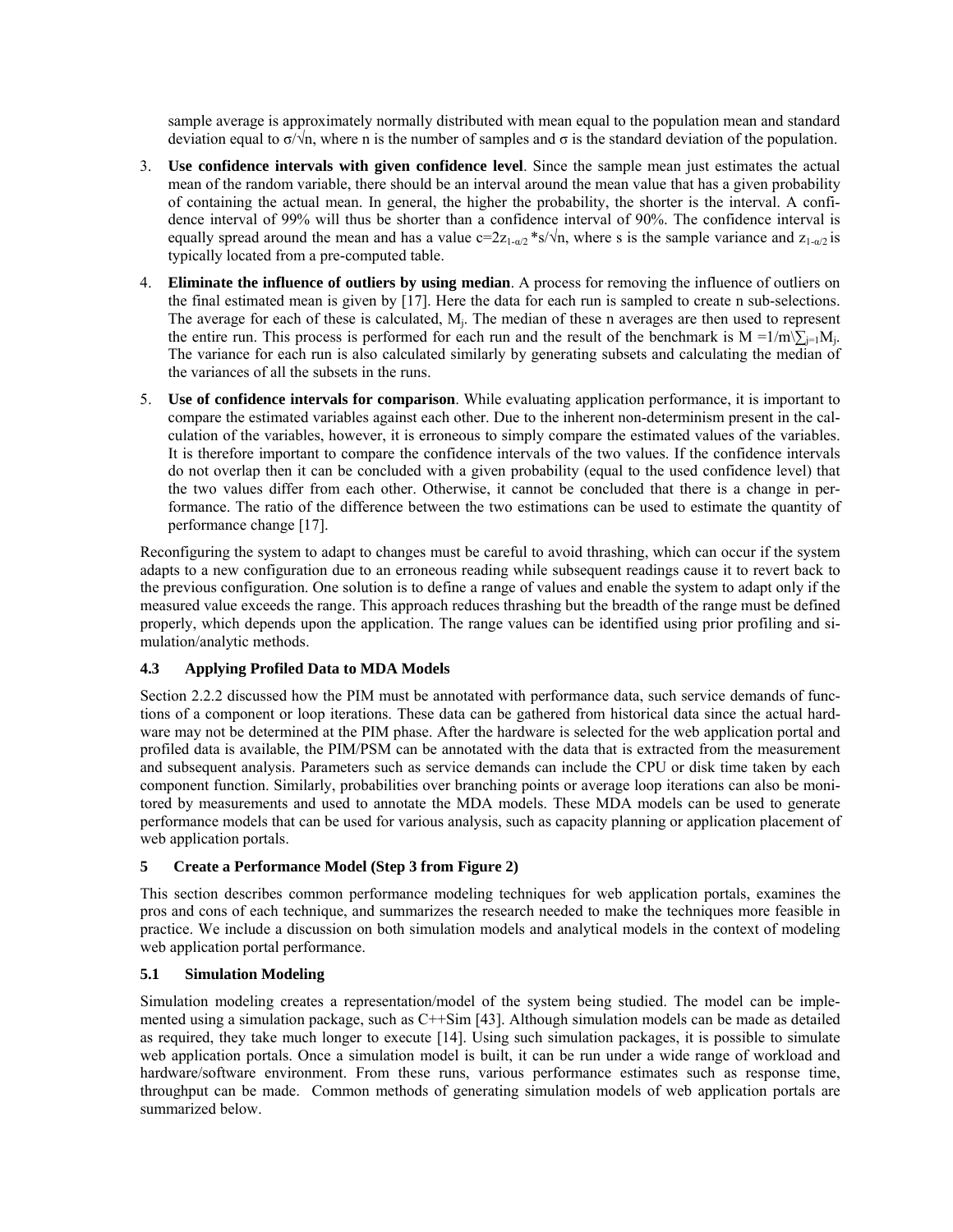# **5.1.1 Models Based on Queuing Network**

SMART2 [22] is a performance evaluation tool targeted to relational transactional applications, which can be used for web application portals. It is a Java application that interacts with the Oracle RDBMS and the Queuing Network Analysis Package (QNAP2) [23] (which is a software product including a queuing network description language and a discrete-event simulator). SMART2 simulations can compute common performance metrics of web application portals, such as response time and throughput. It also produces an event trace that can be used for debugging. Users of SMART2 specify the hardware and software environment, the details of the web application portal, and the workload that can be modeled as discussed in Section 3. SMART2 uses this input to generate a model of the web application portal and then uses QNAP2 to simulate the model and present the results to users.

SPEED [24] is a queuing network modeling tool that is similar to SMART2. Users input a software processing sequence and the environment details, which SPEED then uses to create a queuing network model of the specifications. This model can then be used for either an analytic or simulation solution of the web application portal, according to user preferences. Other tools, such as SimML [42] build simulation models from UML diagrams that specify application activity.

# **5.1.2 Models Based on Application Flow**

Fahringer et al. [25] suggest a method of simulating scientific applications that have little non-determinism and few alternate executions paths. They use a tool called MetaPL [26] to model the application. Applications are described using MetaPL constructs, such as control-flow constructs (e.g., loops and switch statements), task management constructs (e.g. spawn, exit, and wait), message passing constructs (e.g., send and receive), and blocks of code that can be annotated with timing information. A cost function can also be used to relate processing time with input size. MetaPL generates a trace of the application that is then used by another tool called HeSSE [26] to simulate the application. HeSSE is a simulation tool targeted towards distributed systems. These tools can also be used for modeling of web application portal since the basic constructs used by MetaPL are also applicable to web application portals.

# **5.2 Analytical Modeling**

Analytical modeling creates a mathematical representation of the system being studied. This representation can then be used to estimate various performance estimates of the system. A web application portal can also be modeled using analytical methods by creating a math representation of the portal. Once built, the model can be used to predict performance of the web portal under various conditions. The complexity of developing analytical models is different from simulation models since they require fewer resources in terms of programming manpower, hardware and software but on the other hand require strong analytical skills. They can also be solved in lesser time [5], though certain behaviors (such as blocking resources or simultaneous resource possession) are hard to model using analytic techniques. Below we discuss the various analytical methods that can be used to model web application portals.

### **5.2.1 Models Based on System Workload**

Caporuscio et al. [27] proposes an online framework for managing performance of the Siena publish/subscribe middleware. This performance management process uses monitored data to identify reconfiguration points. A reconfiguration point is reached when the processor utilization of a host increases beyond a designated threshold. An analytical model of the application is created using monitored data, which conveys the arrival rates of requests and notifications to each server. When there is the need for re-configuration, several alternative configurations are tested by creating different models for each. The models are solved and the results are compared. The configuration that produces the model with the best results is chosen to become the new configuration.

The model used in [27] is based on monitored data that captures the number of arrival publisher/subscriber, forwarding, and notification requests to a server within a time period. The arrival rates, average service and throughout are calculated from this information. As before, this information is used to determine the utilization and waiting queue size of each server. All the inputs to the above model are very generic and are applicable to web application portals also. Thus such a model can easily be used to do performance evaluation of web application portals.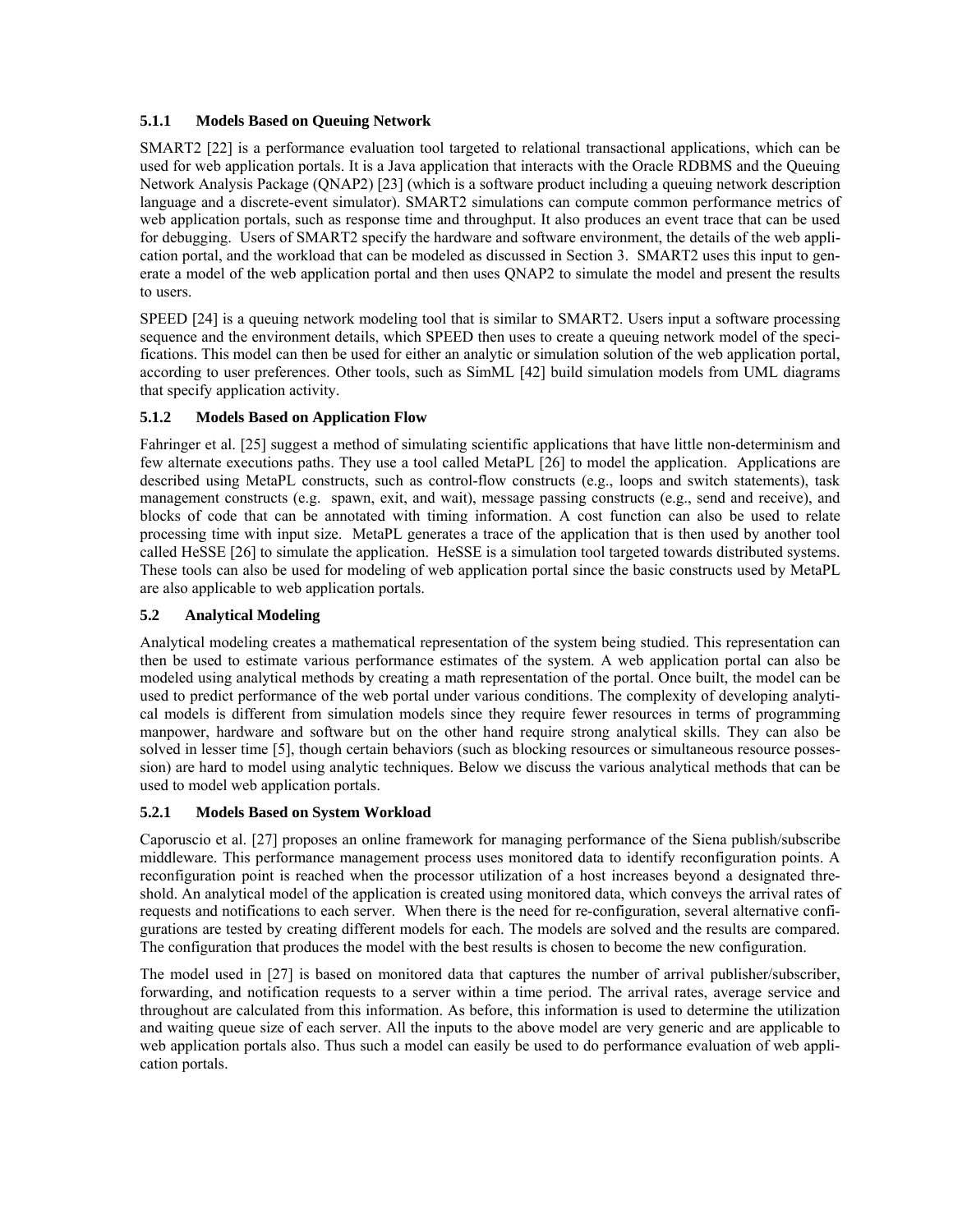# **5.2.2 Models Based on Petri Nets**

Porcarelli et al. [28] use a stochastic dependability model of the system to reconfigure a system to recover from faults. This model is based on stochastic Petri nets [35], which add non-deterministic timing to the transitions in the Petri net. A Petri net model is created for each system component, such as links, hosts, and application software components. They use a dependability modeling and evaluation tool called *DEpendability Evaluation of Multiple-phased systems* (DEEM) for solving the model and providing performance estimates.

Kounev[37] used Queuing Petri Nets[36] which combines queuing networks and Petri nets to model the performance of distributed component-based systems. [37] conducts a case study of the performance evaluation of a J2EE application server and then presents a performance evaluating method for modeling thread contention in a load balancer used with the application server. The focus in [37] is on modeling the number of threads in a thread pool for the load balancer.

# **5.2.3 Models Based on Software Architecture**

Garlan et al. [29] use an architectural model to represent a system in terms of its principal run-time parts (such as its runnable components) and the pathways of communication (such as connectors). Architectural models are useful for run-time monitoring and system adaptation since they provide a high level abstraction of low-level components (such as abstracting a network route using a connector). For example, low-level network routes can be represented as a network connector with values such as throughput, congestion, and latency. Moreover architectural models are often close to implementation structures, thereby helping to map architectural reconfiguration decisions to the proper implementation component(s).

# **5.3 Combining Simulation and Analytical Techniques**

Simulation techniques generally produce more accurate solutions compared to analytical solutions, whereas analytical solutions generally produce much faster results. Combining these two techniques can often be used to produce more accurate performance results. For example, simulations could be used before deployment to obtain accurate application configurations, while analytical models could be used at run-time to reconfigure the application to address uncertain events.

The following is a methodology for combining simulation and analytical techniques:

- 1. Prepare a simulation model before deployment
- 2. Validate and tune it to make it as accurate as possible
- 3. Use model to configure application
- 4. Derive an analytical model from it.
- 5. Use the analytical model at run-time to reconfigure application

This methodology leverages the strengths of each modeling technique and can thus be used to ensure application QoS.

### **6 Validate Model (Step 4 from Figure 2)**

This section discusses the step of validating a performance model with actual runtime results, which is important since if a model is inaccurate management decisions based on it can have errors and expected benefits may not occur. Model validation consists of running the modeled system under certain conditions of workload and measuring the performance. The model is also run under similar environment and the estimated performance parameters are recorded. The two results are then compared to check how closely the model predicted the actual results.

There is typically some imprecision in the model prediction, but as long as it is within permissible bounds the model may be accepted as being representative. If there is a large degree of imprecision the model creation stage should be revisited and changes to the model made until its estimates are close to the real measured result. In case of a web application portal this process is the same, i.e., the portal should be profiled and performance measures (such as response time, device utilizations, and throughput) recorded for a particular workload. After that, the model can be used to make predictions under similar workload and the estimated results can be compared with the actual results.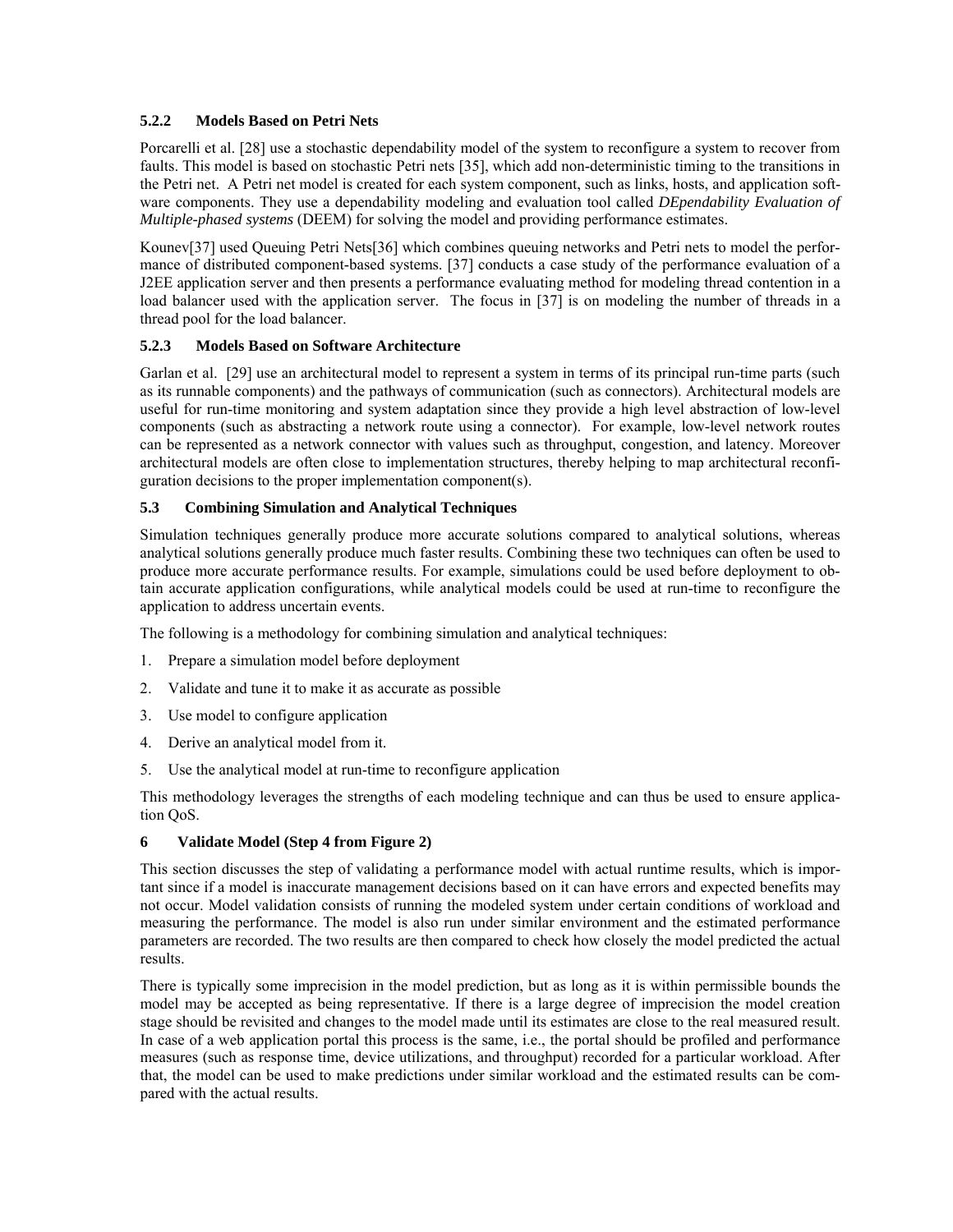Urgaonkar et al. [7] present an extensive validation of an analytical model of a multi-tiered web application portal model. Their work builds two versions of the model and validates them against real data to determine which model provides more accurate results. They use two popular benchmarks Rubis and Rubbos [57] to validate the models. Rubis implements the core functionality of an auction site application, whereas Rubbos is a bulletin board application modeled after an online news forum, such as Slashdot. Urgaonkar et al. modified the benchmark to adjust the workload so that their model could be verified. The authors then chose various architecture patterns, such as EJB-based implementation vs. servlet-based implementation, and measured key performance metrics, such as response time, utilizations, and throughput, using different workload values. The models were then used to predict the performance under those workload. After comparing the actual results with the predictions made by both models they found that one model give more accurate results. This model was then used for system management decisions, such as capacity planning and resource provisioning.

Stewart et al [8] present a model of a component-based web application portal. Their focus is on modeling network usage overhead and its affect on performance. They also conduct extensive validation of the model against the RUBiS benchmark using three versions of the model: (1) not considering any network influence, (2) considering remote method invocation but no network delays, and (3) considering both. The models were then validated against various workloads and the results were validated. They found that the third model (which considers both network delay and remote method invocation) had the most accurate result. The models were then validated against various factors that could influence results, such as cluster size (models of larger systems should not introduce errors), request mixes (the model should work for all request mix), heterogeneous machines (mix of different kind machines should not the modeling accuracy), placement and replication strategy (performance with different placement and replication strategy should be accurately predicted by the model).

# **7 Apply Model (Step 5 from Figure 2)**

This section describes techniques for applying analytical and simulation models to aid the management of web application portals by evaluating system performance. System performance evaluation can then be used to solve several configuration and deployment related problems. For example, an analytical model can help conduct capacity planning for a web application portal by estimating the amount of hardware resource required to serve a certain quantity of concurrent users with acceptable QoS. These techniques can be coded in the form of model interpreters that conduct analysis on the performance model generated from a corresponding MDA model based on user input. For example, users may want to perform capacity planning or application placement for a web portal application and automate this analysis by running the model interpreter on the performance model.

The rest of this section discusses the various applications of performance modeling.

### **7.1 Capacity Planning**

Capacity planning is a useful application of a performance model since it helps administrators and deployers estimate the hardware resources required to serve the incoming workload with the constraint of satisfying user QoS requirements and SLAs. Without accurate estimates, administrators may fail to adequately meet application performance and resource requirements, e.g., leading to unacceptable workload surges due to special events, such as new product advertisement campaigns or breaking political/cultural news.

The first step in capacity planning is to estimate the new workload levels, which can often be found by studying historical data from similar events in the past and from trends in the current data. After determining the anticipated workload, the resource requirements of applications can be estimated using a performance model. The performance models will be computed against the new workload to extract the resource requirements.

These additional resources can then be provisioned to ensure the designated QoS. Stewart et. al. [31] performs capacity planning on heterogeneous machines and predicts future requirements as workload increases. They use a component placement algorithm based on simulated annealing [38], which is a random sampling based optimization algorithm that gradually reduces the sampling space following an "annealing schedule". This approach uses a regression-based performance model to devise a component placement and a replication strategy for multi-component web applications.

It is also important to accurately forecast future workload based upon past trends. Accurate forecasting enables administrators to provision resources properly so that QoS is maintained. Urgaonkar et al [33] present a workload predictor that uses trends in incoming workload to a web application portal to predict future workload. Such workload normally has long-term variations and is affected by time-of-day or seasonal effects. Their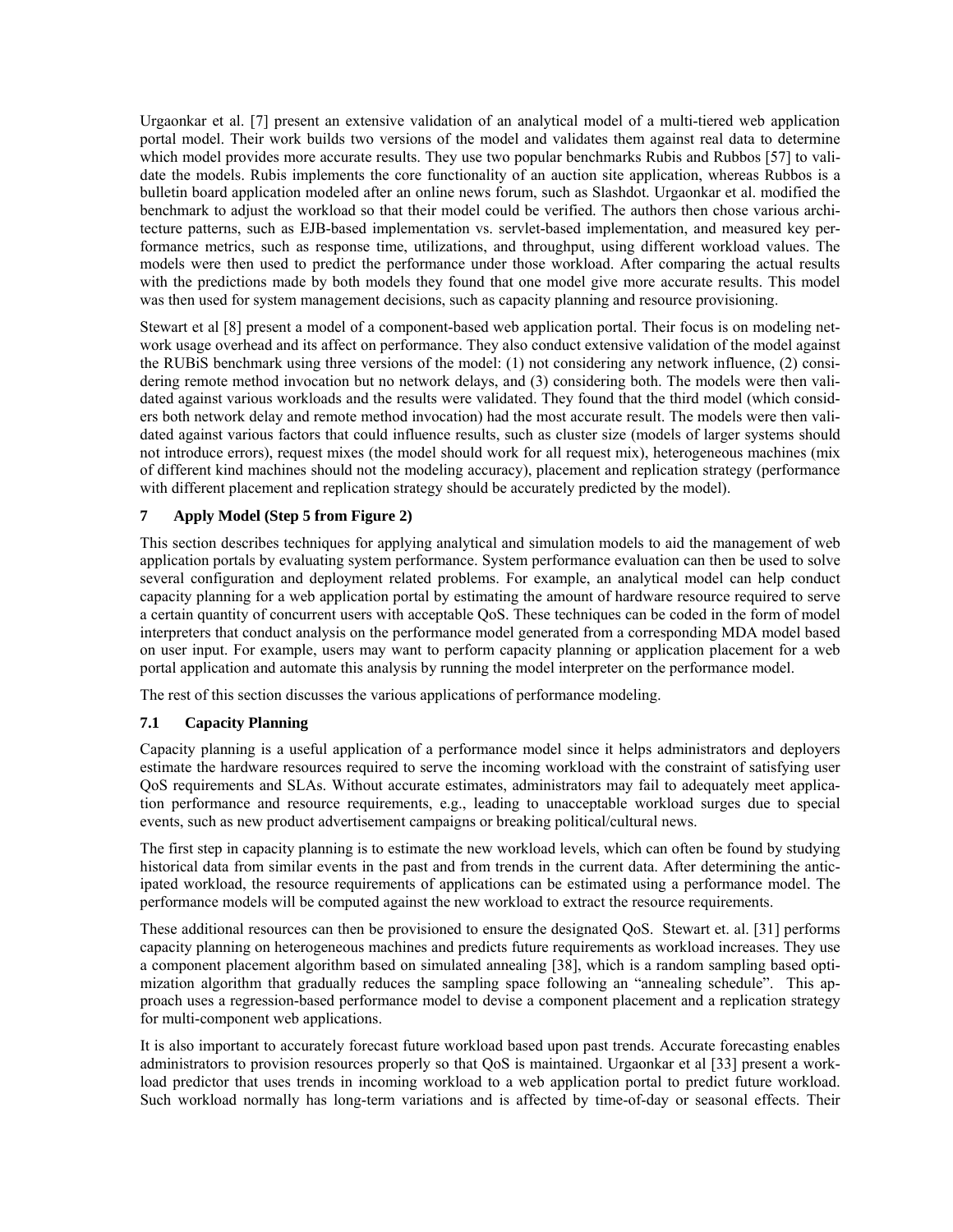workload predictor estimates the peak arrival rate in the next interval by maintaining a record of the peak arrival rate for the similar interval (say between noon and 1pm) in the past several days. It creates a histogram of the peak rates and computes a probability distribution of the arrival rate for that interval. The peak workload is then estimated by choosing a high percentile of the arrival rate distribution for that interval, thereby predicting a peak workload that is close to the worst case loading of the application.

These capacity planning methods can be included in a model interpreter and automatically applied on the performance model that is generated from the corresponding MDA models. Users simply need to invoke the model with certain parameters, such as target workload, and the analysis can be conducted and presented to users by the interpreter.

# **7.2 Application Placement**

Application placement addresses the problem of mapping various components of a web application portal onto available computing nodes. The challenge is to use the hardware resources in such a way that each component receives sufficient resources to provide acceptable QoS while minimizing resource waste. Various versions of this problem exist. For example, one problem involves placing the components of multiple applications onto the hardware resources in a shared hosting platform, such as a data center [33]. Here the challenge is supporting a maximum number of user requests while keeping the average response time within a certain threshold.

In general, the application placement problem is NP-Hard, though there are various approximate algorithms that provide efficient solutions for many practical scenarios. For example, Stewart et. al.[31] searches through the space of all possible placement using the component placement algorithm based on simulated annealing method as discussed in Section 7.1. This algorithm checks the application performance for each placement using a performance model, so an accurate model of the web application portal is needed. For such application placement algorithms, analytical models are required. The models must be simple enough so that the run-time complexity of the algorithm is low enough to solve application placement for large systems within realistic times. The analytical model used in [31] is based on linear fitting, which records profiles of resource usage by each component for different levels of workload. These samples are then used to fit linear equations that model the resource requirements of each component against workload.

Urgaonkar et. al. [32] identify resource needs of application components by profiling them and uses the results to create a model of the application resource requirements. This model consists of the minimum CPU requirements over a time period, the usage distribution, and the overbooking tolerance (which specifies the probability with which a component's requirements may be violated). They also define an algorithm for mapping the application components onto the available computing nodes. The algorithm uses the resource requirements of each component given by the performance model while assigning the components onto the available hardware resources.

### **7.3 Admission Control**

Admission control is another area that can benefit from using system performance models. For example, largescale web application portals can experience "flash crowds"[34] that cause an unexpected surge in workload. In such situations, admission control helps to limit the total number of clients on a server so that the QoS of each admitted customer is maintained. The clients that cannot be admitted can be redirected to other replicated servers. A key challenge when conducting admission control is determining the capacity of each application, i.e., how many parallel users can a server support. This information can be determined using a detailed performance evaluation of the system which can be done using the capacity planning techniques discussed in Section 7.1. A performance model can be built by doing such an evaluation, which can also be used later online to determine which clients to admit.

Session policing techniques are described in [7, 33] using an analytical model based on queuing theory. Such admission control mechanisms maximize some metric, such as revenue, of a web application portal. By ensuring the admitted clients receive their allotted QoS, therefore, the revenue of the web application portal is ensured. Otherwise, if all clients are allowed admission, none would get their allotted QoS, thereby reducing the number of clients that can access the portal, which in turn reduces revenue.

The work in [7, 33] use a multi-class queuing model to predict application performance. In this model, there are multiple classes of users, each generating different revenue. The objective is to allow more users with the higher revenue. A heuristic is used to iteratively assign the set of users to each class. At every step, the heuristic uses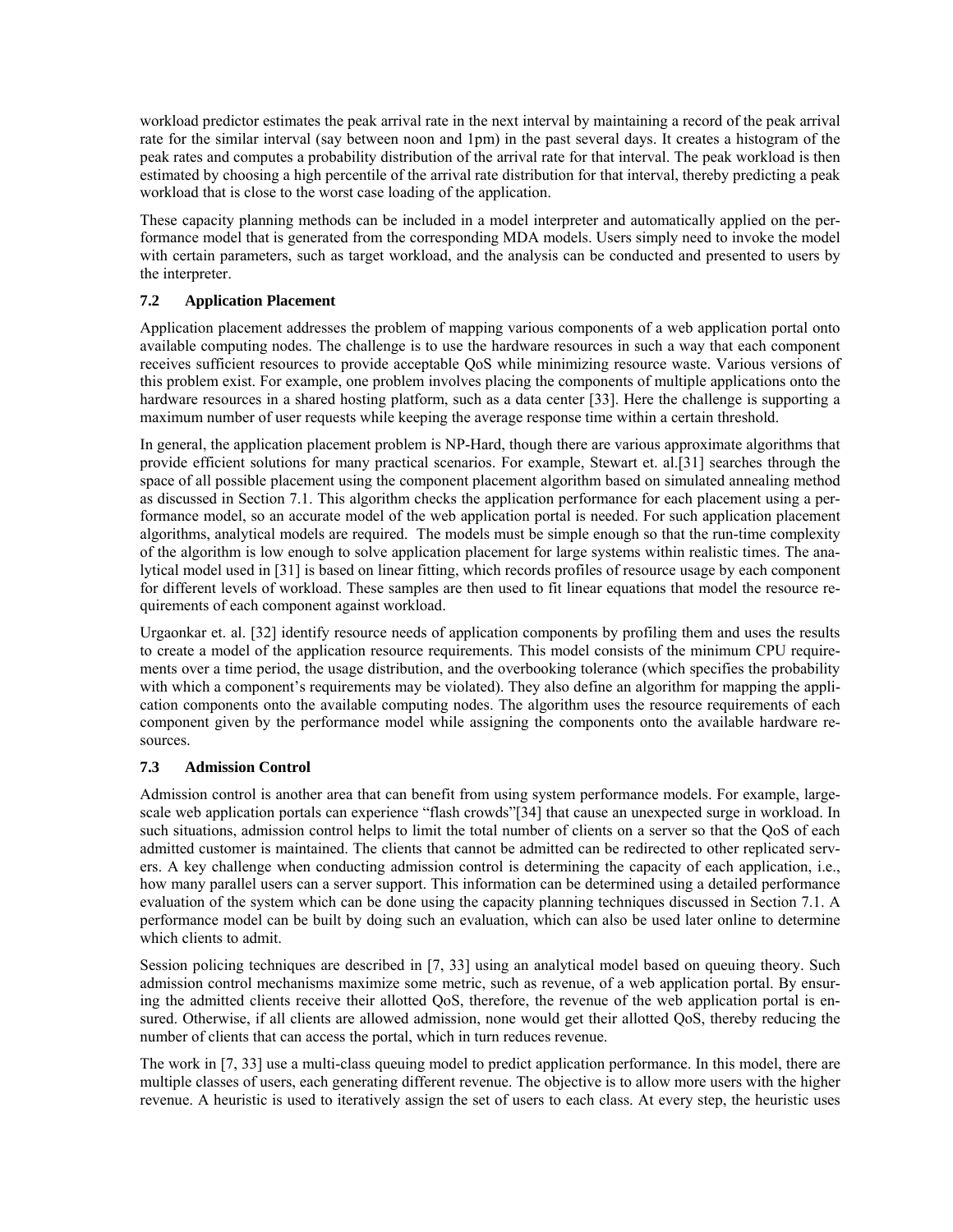the queuing model to estimate the response time of each class and ensure that response time SLAs are not violated.

# **7.4 Cost Analysis**

Cost analysis can also be done using performance models from the perspective of revenue generation and profit calculation. Capacity planning using performance modeling can help architects and administrators understand the hardware resource requirement for a particular installation supporting a certain set of clients. This planning helps calculate the cost of the installation. Total revenue generation can be computed from clients that can be supported and from workload forecasting. Using these two parameters, therefore, cost analysis of web application portals can be computed. Performance models can also be used for system optimization, e.g., to minimize the cost of machines or maximizing user admission. Here the goal is to accommodate the maximum number of users who provide the most value.

Stewart et al. [31] present a cost effective analysis. The problem they address is how to buy machines for future increase in workload. There are three types of machines, each with different costs. The power of the machines also varies, e.g., more powerful machines are costlier. Their model uses linear fitting to estimate performance parameters of the system. Their analysis determined that buying the least powerful machines gives the best benefit in terms of cost. Although more powerful machines perform better, they cost more and raise the cost. In contrast, less powerful machines are sufficient to meet the required response time SLAs.

# **8 Concluding Remarks**

This chapter surveys the broad area of model-driven performance evaluation and system management issues in the domain of web application portals. It also explained the general steps of performance evaluation in the web application portals domain and showed these steps fit into the overall MDA framework. Web application portals are typically used by large-scale, multi-tiered enterprises, such as eBay or Amazon, to provide many web services. Clients using such applications perform various different roles with different sequence of invocations on the services. Ideally, applications should adhere to service level agreement (SLAs) that give an upper bound on the response times that users experience. Likewise, web application portal administrators want to serve as many concurrent clients to maximize revenue. It is therefore essential to conduct accurate performance analyses of web application portals so the proper SLAs and concurrent users can be set and the appropriate amount of hardware can be provisioned.

Traditional methods of performance evaluation techniques, such as queuing theory, are not directly applicable to web application portals. Specialists must therefore expend a significant amount of effort to analyze portal performance. Model Driven Architecture (MDA) provides a promising strategy for simplify the analysis of web application performance. Recent research has investigated the ways to use MDA-based methods analyze application performance. Performance-related information can be added to the general MDA framework at each phase of the process. For example, response time bounds can be specified at the requirements phase (CIM), architecture/design performance in the second phase (PIM), and detailed platform-specific performance in the third phase (PSM). MDA models and the PSM phase then can be converted into performance models, such as queuing network models or Petri net models, which can then be analyzed mathematically and/or simulated and the results presented to system administrators or architects.

Our survey of recent research on model-driven performance evaluation yields the following observations:

- 1. The performance of a web application portal depends heavily upon the incoming workload. The workload must therefore be modeled properly. Workload modeling can benefit by combining it with the MDA CIM phase, which makes the requirements analysis more formal and allow integrating it into the software development process.
- 2. The performance bounds specified by SLAs are essential for providing clients with a satisfactory user experience to survive in the competitive market that web application portals typically face. The SLA bounds should therefore also be included as part of the CIM and checked after a performance model is available.
- 3. The performance of a web application portal depends upon the core architecture or design, which can be selected during the PIM phase. Performance analysis at this stage can help system administrators or select the appropriate design strategies.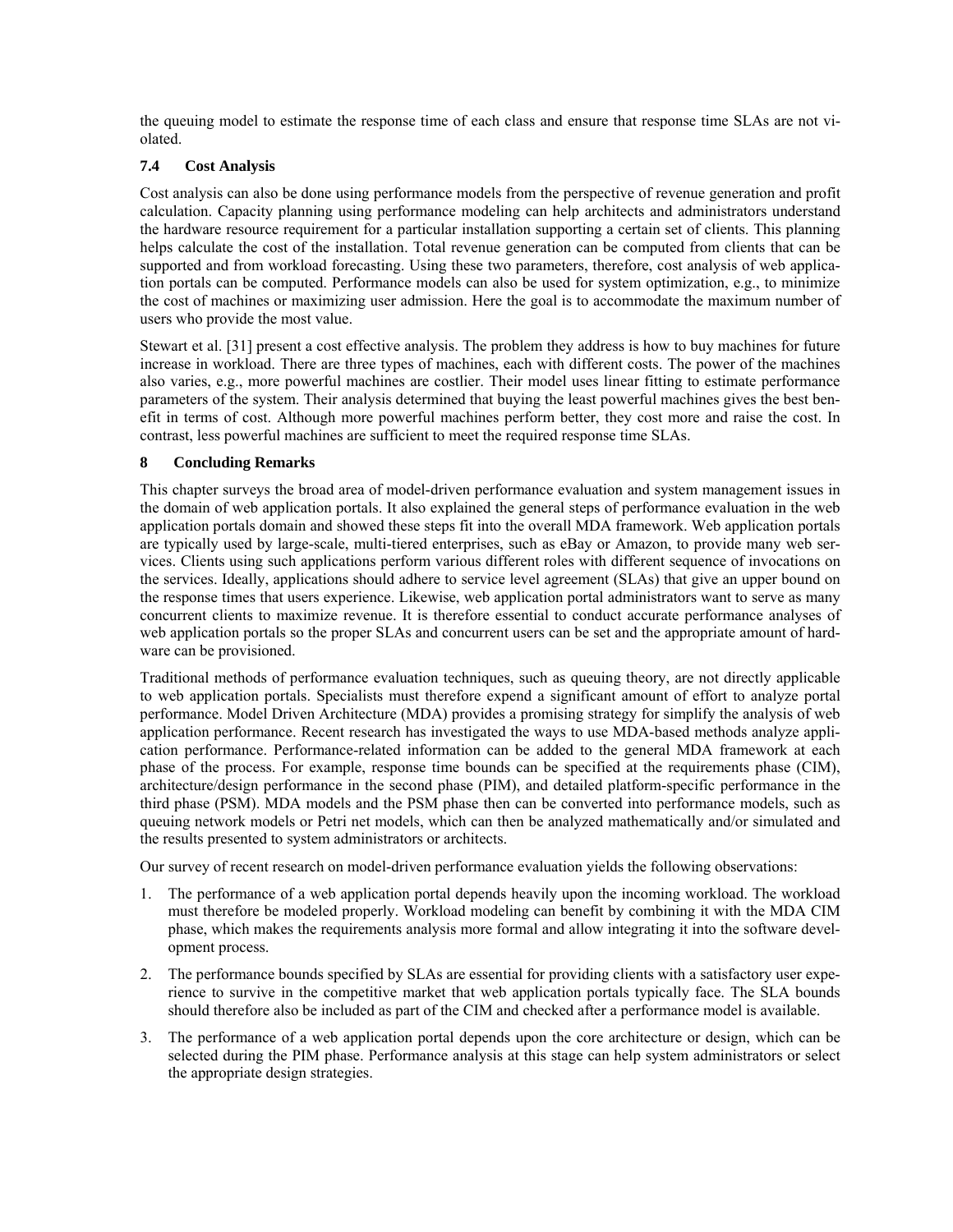- 4. At the PSM phase, a platform is selected for the web application portal. Code generated and developed for application may also be available. Profiling of the components done during unit testing will provide service demands that can give actual performance measures on a real platform and can be checked with initial SLA bounds that are present in the CIM model.
- 5. Before deployment, different model interpreters that perform various system management decisions, such as capacity planning, application placement, cost analysis, can be run against the performance model. These model interpreters can help guide the deployment and configuration of web application portals and enable administrators to comply with the SLA bound and provide maximum QoS.

#### **References**

- 1. Cortellessa, V. "Software Performance Model-driven Architecture," Proceedings of the 2006 ACM Symposium on Applied Computing, pp., 1218-1223 (2006).
- 2. Smith C.U., "Performance Engineering of Software Systems", Addison-Wesley Longman Publishing Co., Inc., Boston, MA, 1990..
- 3. Miller J.(editor), Model-Driven Architecture Guide, omg/2003-06-01 (2003).
- 4. Skene, J. and Emmerich, W., "Model Driven Performance Analysis of Enterprise Information Systems," Electronic Notes in Theoretical Computer Science, Vol 82, pp 147-157, 2003.
- 5. Menasce, D. A., Almedia V. A. F., and Dowdy. L. W., *Performance by Design: Computer Capacity Planning by Example*, Prentice Hall, Upper Saddle River, NJ, 2004.
- 6. Menasce, D. A., Almedia V. A. F., and Dowdy. L. W., *Capacity Planning for Web Services: metrics, models, and methods*, Prentice Hall, Upper Saddle River, NJ, 2001.
- 7. Urgaonkar, B. and Pacifici, G. and Shenoy, P. and Spreitzer, M. and Tantawi, A., "An Analytical Model for Multi-tier Internet Services and Its Applications" Proceedings of the 2005 ACM SIGMETRICS Performance Evaluation Review, pp 291-302 (2005).
- 8. Stewart, C. and Shen, K.," Performance Modeling and System Management for Multi-component Online Services", Proceedings of the 2nd conference on Symposium on Networked Systems Design & Implementation, pp 71-84 (2005)
- 9. Balsamo, S. and Simeoni, M., "Deriving Performance Models from Software Architecture Specifications", Proceedings of the European Simulation Multiconference, Analytical and Stochastic Modelling Techniques, pp 6-9,(2001).
- 10. Balsamo, S. and Simeoni, M., "On Transforming UML Models into Performance Models", Workshop on Transformations in the Unified Modeling Language,(2001).
- 11. Balsamo, S. and Marzolla, M., "Performance Evaluation of UML Software Architectures with Multiclass Queuing Network Models", Proceedings of the 5th international workshop on Software and performance,  $(2005)$ .
- 12. Cortellessa, V., Marco A. D., Inverardi, P., "Integrating Performance and Reliability Analysis in a Non-Functional MDA Framework", Proceedings of the Fundamental Approaches to Software Engineering 10th International Conference,FASE (2007).
- 13. Balsamo, S. and Marzolla, M., "Simulation Modeling of UML Software Architectures", Proceeding of ESM 2003, 17th European Simulation Multiconference (2003)
- 14. Marzolla, M. and Balsamo, S., "Uml-PSI: The UML Performance Simulator", Proceeding of the First International Conference on the Quantitative Evaluation of Systems, QEST (2004).
- 15. Cortellessa, V., Gregorio, S. and Marco, A., "Using ATL for transformations in software performance engineering: a step ahead of java-based transformations?", Proceedings of the 7th international workshop on Software and performance (2008).
- 16. Cortellessa, V. and Mirandola, R., "Deriving a queueing network based performance model from UML diagrams", Proceedings of the 2nd international workshop on Software and performance (2000)
- 17. T. Kalibera, L. Bulej, and P. Tuma, "Benchmark precision and random initial state," International Symposium on Performance Evaluation of Computer and Telecommunications Systems (SPECTS 2005), 2005.
- 18. Waddington, D.,Roy, N. and Schmidt, D. "Dynamic analysis and profiling of multi-threaded systems," *Designing Software-Intensive Systems: Methods and Principles*, Edited by Dr. Pierre F. Tiako, Langston University, OK, April, 2008
- 19. Buck B. and Hollingsworth. J., "An API for Runtime Code Patching," International Journal of High Performance Computing Applications, 14(4):317, 2000.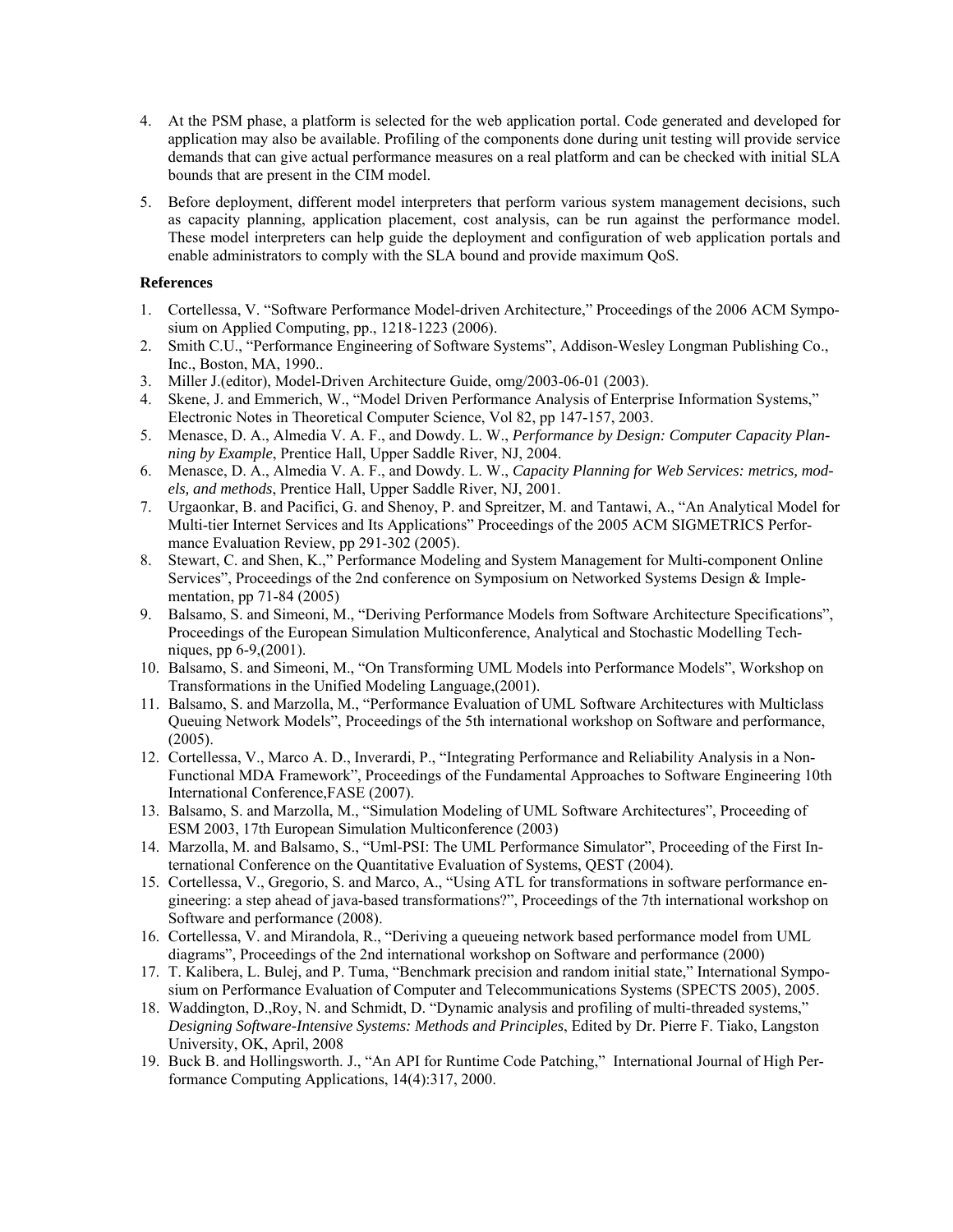- 20. Georges A., Buytaert D., and Eeckhout L., "Statistically rigorous java performance evaluation," SIGPLAN Not., 42(10):57-76,2007.
- 21. Kalibera, T., Bulej, L., and Tuma, P. 2005. "Automated Detection of Performance Regressions: The Mono Experience". In Proceedings of the 13th IEEE international Symposium on Modeling, Analysis, and Simulation of Computer and Telecommunication Systems (September 27 - 29, 2005). MASCOTS. IEEE Computer Society, Washington, DC, 183-190. DOI= http://dx.doi.org/10.1109/MASCOT.2005.18
- 22. Martin J. A., Vazquez N. S., Corbacho J., and Puigjaner R., "Extending SMART 2 to predict the behaviour of PL/SQL-based applications," Lecture notes in computer science, pages 292-305.
- 23. Veran M. and Potier D., "QNAP 2: A portable environment for queueing systems modeling". In D. Potier (ed.) "Modelling Techniques and Tools for Performance Analysis", North Holland pages 25-63, 1984
- 24. Smith C. U. and Williams L. G., "Performance engineering evaluation of object-oriented systems with SPEED," In Proceedings of the 9th International Conference on Computer Performance Evaluation: Modelling Techniques and Tools, pages 135-154, London, UK, 1997. Springer-Verlag.
- 25. Fahringer T.,Mazzocca N., Rak M., Pllana S., Villano U., and Madsen G., "Performance modeling of scientific applications: scalability analysis of LAPW0," Parallel, Distributed and Network-Based Processing, 2003. Proceedings. Eleventh Euromicro Conference on, pages 5-12, 2003.
- 26. Mazzocca N., Rak M., and Villano U., "The Transition from a PVM Program Simulator to a Heterogeneous System Simulator: The HeSSE Project," Recent Advances in Parallel Virtual Machine and Message Passing Interface: 7th European PVM/MPI Users' Group Meeting, Balatonf üred, Hungary, September 10- 13, 2000: Proceedings, 2000.
- 27. Caporuscio M., Marco A. D., and Inverardi P., "Run-time performance management of the siena publish/subscribe middleware," In WOSP '05: Proceedings of the 5th international workshop on Software and performance, pages 65-74, New York, NY, USA, 2005. ACM.
- 28. Porcarelli S., Castaldi M., Giandomenico F., Bondavalli A., and Inverardi P., "A Framework for Reconfiguration-Based Fault-Tolerance in Distributed Systems," Architecting Dependable Systems II, 2004.
- 29. Garlan D., Schmerl B., and Chang J., "Using gauges for architecture-based monitoring and adaptation," In Proceedings of the Working Conference on Complex and Dynamic Systems Architecture, 12-14 December 2001.
- 30. Zhang, Q., Cherkasova, L., Mathews, G., Greene, W., Smirni, E., "R-capriccio: a capacity planning and anomaly detection tool for enterprise services with live workloads," Proceedings of the ACM/IFIP/USENIX 2007 International Conference on Middleware, New York, NY, USA, Springer-Verlag New York, Inc. (2007) 244–265
- 31. Stewart, C., Shen, K., "Performance modeling and system management for multi-component online services," In: Proceedings of the 2nd conference on Symposium on Networked Systems Design & Implementation-Volume 2 table of contents, USENIX Association Berkeley, CA, USA (2005) 71–84
- 32. Urgaonkar, B., Shenoy, P., Roscoe, T., "Resource overbooking and application profiling in a shared internet hosting platform," ACM Trans. Internet Technol. 9(1) (2009) 1–45
- 33. Urgaonkar, B., Shenoy, P., Chandra, A., Goyal, P., "Dynamic provisioning of multi-tier internet applications. In: Autonomic Computing," 2005. ICAC 2005. Proceedings. Second International Conference on. (2005) 217–228
- 34. Welsh M. and Culler D., "Adaptive Overload Control for Busy Internet Servers," In Proceedings of the 4th USITS, March 2003.
- 35. Balbo, G. 2002, "Introducation to stochastic Petri nets. In Lectures on Formal Methods and Performance Analysis," First Eef/Euro Summer School on Trends in Computer Science, E. Brinksma, H. Hermanns, and J. Katoen, Eds. Springer Lectures On Formal Methods And Performance Analysis, vol. 2090. Springer-Verlag New York, New York, NY, 84-155.
- 36. Bause F., "Queueing Petri nets—a formalism for the combined qualitative and quantitative analysis of systems," In 5th International Workshop on Petri Nets and Performance Models, pages 14–23, Toulouse, France, October 1993.
- 37. Kounev S., "Performance modeling and evaluation of distributed component-based systems using queueing Petri nets," IEEE Transactions on Software Engineering 32 (7) (2006), pp. 486–502.
- 38. Granville, V.; Krivanek, M.; Rasson, J.-P., "Simulated annealing: a proof of convergence" Pattern Analysis and Machine Intelligence, IEEE Transactions on Volume 16, Issue 6, June 1994 Page(s):652 – 656
- 39. Feller, W., "The Fundamental Limit Theorems in Probability," Bull. Amer. Math. Soc. 51, 800-832, 1945.